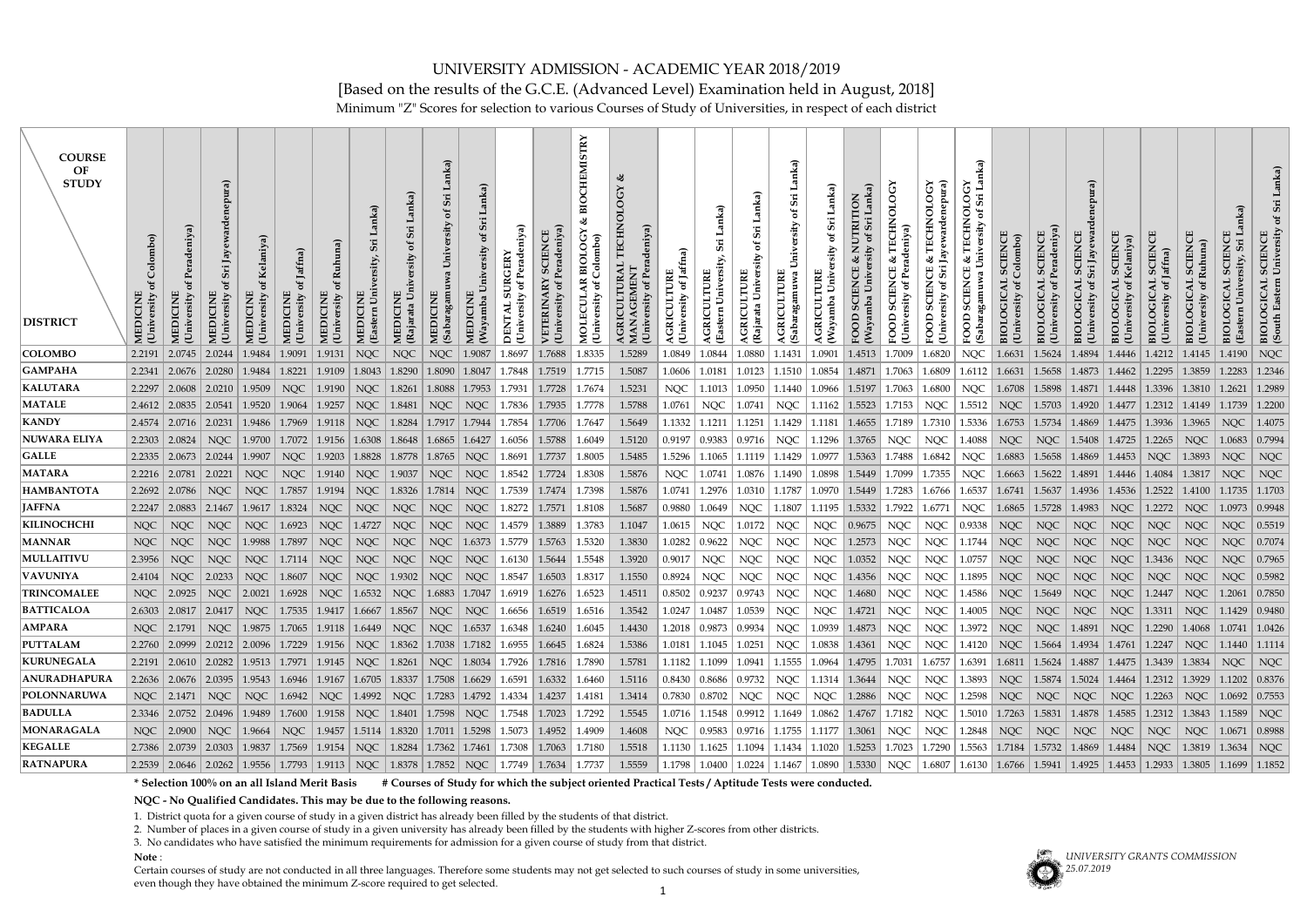# UNIVERSITY ADMISSION - ACADEMIC YEAR 2018/2019

[Based on the results of the G.C.E. (Advanced Level) Examination held in August, 2018]

Minimum "Z" Scores for selection to various Courses of Study of Universities, in respect of each district

| <b>COURSE</b><br>OF<br><b>STUDY</b><br><b>DISTRICT</b> | Lanka)<br>GS.<br>(BIO.<br><b>SCIENCES</b><br>ersity<br>APPLIED<br>(Rajarata l | anka)<br>SCIENCES (BIO.SC)<br>$\mathfrak{b}$<br>ersity<br>Univ<br>(Sabaragamuwa<br><b>APPLIED</b> | mpus)<br>avuniy<br>(BIO.SC)<br>CIENCES<br>Jaffna<br>ಕ<br>S<br>versity<br>APPLIED<br>(Universit | ENGINEERING<br>(University of Peradeniya) | <b>ENGINEERING</b><br>University of Sr | of Jaffna)<br><b>Univer</b> | of Ruh<br>(University | Ž<br><b>ENGINEERING</b><br>$\sigma$<br><b>University</b> | mka)<br>Sri<br>ð<br>niversity<br>Eastern<br>ENGINEERIN<br>(South | ৱ<br>Moratuw<br>(EM)<br>C<br>ENGINEERIN<br>್ರ<br>rsity<br>(Univer | oratuwa<br>(TM)<br>ENGINERING<br>≅<br>ď<br>University | <b>SURVEYING</b><br>Moratuw<br>৳<br>QUANTITY<br>(University o | R SCIENCE<br>of Kelaniya)<br>COMPUTER<br>(University of | SCIENCE<br>f Jaffna)<br>COMPUTER<br>University of | Ruhuna)<br>bf<br>(Univ<br>ČO | omputing)<br>School<br>Colombo<br><b>SCIENCE</b><br>COMPUTER<br>(Univ | Campus)<br>SCIENCE<br>ersity<br>Univ<br><b>COMPUTER</b><br>(Eastern | Colombo)<br><b>SCIENCE</b><br>ಕ<br><b>PHYSICAL</b><br>(University | <b>SCIENCE</b><br>ď<br><b>PHYSICAL</b><br>sity<br>(Unive | ardenepura)<br>υ<br>Sri Jay<br>SCIENC<br>ಕ<br><b>TADISXHd</b><br><b>University</b> | <b>SCIENCE</b><br>of Kelaniya<br>$\sigma$ f<br><b>TADISXHd</b><br><b>University</b> | <b>CIENCE</b><br>Jaffna)<br>$\frac{6}{5}$<br>TK.<br>$\overline{\text{SC}}$<br>PHYSIC<br>Univers | Ruhuna)<br>靣<br>ď<br>(Unive: | anka)<br>O)<br>University<br><b>Easter</b><br>NHJ | Lanka)<br>Sri<br>ð<br>University<br><b>SCIENCE</b><br>Eastern<br><b>PHYSIC</b><br>(South | mka)<br>$S_{11}$<br>đ<br><b>SCIENCE</b><br>Univ<br>wa<br><b>SURVEYING</b><br>(Sab. | Lanka)<br>SC)<br><b>THE</b><br>$\sin$<br>ď<br><b>SCIENCES</b><br>ersity<br>Univ<br><b>APPLIED</b><br>(Rajarata | Lanka)<br>APPLIED SCIENCES (PHY.SC)<br>(Sabaragamuwa University of Sri |
|--------------------------------------------------------|-------------------------------------------------------------------------------|---------------------------------------------------------------------------------------------------|------------------------------------------------------------------------------------------------|-------------------------------------------|----------------------------------------|-----------------------------|-----------------------|----------------------------------------------------------|------------------------------------------------------------------|-------------------------------------------------------------------|-------------------------------------------------------|---------------------------------------------------------------|---------------------------------------------------------|---------------------------------------------------|------------------------------|-----------------------------------------------------------------------|---------------------------------------------------------------------|-------------------------------------------------------------------|----------------------------------------------------------|------------------------------------------------------------------------------------|-------------------------------------------------------------------------------------|-------------------------------------------------------------------------------------------------|------------------------------|---------------------------------------------------|------------------------------------------------------------------------------------------|------------------------------------------------------------------------------------|----------------------------------------------------------------------------------------------------------------|------------------------------------------------------------------------|
| <b>COLOMBO</b>                                         | 1.1919                                                                        | .2737                                                                                             | 1.2265                                                                                         | 1.7749                                    | 1.7684                                 | <b>NQC</b>                  | 1.7707                | 1.8961                                                   | <b>NQC</b>                                                       | 1.6763                                                            | 1.6844                                                | 1.6214                                                        | 1.5031                                                  | 1.4759                                            | 1.4718                       | 1.5396                                                                | <b>NQC</b>                                                          | 1.4069                                                            | 1.3238                                                   | 1.2541                                                                             | 1.1835                                                                              | 1.1660                                                                                          | .1369                        | <b>NQC</b>                                        | <b>NQC</b>                                                                               | 1.3377                                                                             | 0.9894                                                                                                         | 1.0914                                                                 |
| <b> GAMPAHA</b>                                        | 1.1395                                                                        | 1.2863                                                                                            | 1.0199                                                                                         | 1.7758                                    | 1.6096                                 | 1.5664                      | 1.6170                | 1.8975                                                   | 1.5430                                                           | 1.6002                                                            | 1.6035                                                | 1.5536                                                        | 1.5038                                                  | 1.2060                                            | 1.4456                       | 1.5324                                                                | 1.0926                                                              | 1.4058                                                            | 1.3257                                                   | 1.2524                                                                             | 1.1827                                                                              | 0.8698                                                                                          | 1.1076                       | 0.8696                                            | 0.8944                                                                                   | 1.3880                                                                             | 0.9520                                                                                                         | 1.0937                                                                 |
| <b>KALUTARA</b>                                        | 1.2004                                                                        | 1.2737                                                                                            | <b>NQC</b>                                                                                     | 1.7844                                    | 1.6094                                 | 1.5403                      | 1.6238                | 1.9121                                                   | 1.5191                                                           | 1.5833                                                            | 1.5857                                                | 1.5351                                                        | 1.5027                                                  | 1.2232                                            | 1.4714                       | 1.5321                                                                | 1.0594                                                              | 1.4060                                                            | 1.3279                                                   | 1.2594                                                                             | 1.1885                                                                              | 0.9288                                                                                          | 1.1077                       | 0.8933                                            | 0.8986                                                                                   | 1.4328                                                                             | 0.9547                                                                                                         | 1.1227                                                                 |
| <b>MATALE</b><br><b>KANDY</b>                          | 1.2344<br>1.1948                                                              | <b>NQC</b><br>1.2729                                                                              | 1.0694<br><b>NQC</b>                                                                           | 1.7777<br>1.7747                          | 1.6880<br>1.6267                       | 1.5878<br><b>NQC</b>        | 1.6441<br>1.6347      | 1.9457<br>1.9130                                         | <b>NQC</b><br><b>NQC</b>                                         | 1.5227<br>1.6065                                                  | 1.5925<br>1.5934                                      | 1.4391<br>1.5831                                              | <b>NQC</b><br>1.5027                                    | 1.2178<br>1.2914                                  | <b>NQC</b><br>1.4759         | <b>NQC</b><br>1.5482                                                  | 0.9345<br>1.0484                                                    | <b>NQC</b><br>1.4148                                              | 1.3599<br>1.3254                                         | <b>NQC</b><br>1.2527                                                               | 1.2070<br>1.1855                                                                    | 0.8356<br>1.0446                                                                                | 1.1641<br>.1094              | 0.8496<br>1.0775                                  | <b>NQC</b><br>1.0615                                                                     | 1.4239<br>1.3455                                                                   | 0.9563<br>0.9907                                                                                               | 1.0961<br>1.1608                                                       |
| <b>NUWARA ELIYA</b>                                    | 1.1373                                                                        | <b>NQC</b>                                                                                        | 0.9291                                                                                         | 1.7842                                    | 1.6074                                 | 1.2673                      | 1.6556                | 1.9254                                                   | 1.1426                                                           | 1.3279                                                            | 1.1836                                                | 1.1365                                                        | <b>NQC</b>                                              | <b>NQC</b>                                        | <b>NQC</b>                   | <b>NQC</b>                                                            | 0.8819                                                              | <b>NQC</b>                                                        | <b>NQC</b>                                               | <b>NQC</b>                                                                         | <b>NQC</b>                                                                          | 0.7633                                                                                          | <b>NQC</b>                   | 0.5315                                            | 0.3705                                                                                   | 1.0903                                                                             | <b>NQC</b>                                                                                                     | $\rm NQC$                                                              |
| $ \mathbf{GALLE} $                                     | 1.1643                                                                        | 1.2951                                                                                            | <b>NQC</b>                                                                                     | 1.7769                                    | 1.6909                                 | <b>NQC</b>                  | 1.6959                | 1.9002                                                   | <b>NQC</b>                                                       | 1.6842                                                            | 1.6846                                                | 1.6335                                                        | 1.5031                                                  | <b>NQC</b>                                        | 1.4639                       | 1.5443                                                                | <b>NQC</b>                                                          | 1.4067                                                            | 1.3238                                                   | 1.2558                                                                             | 1.1829                                                                              | 1.1556                                                                                          | 1.1500                       | <b>NQC</b>                                        | <b>NQC</b>                                                                               | 1.4670                                                                             | 1.0020                                                                                                         | 1.0952                                                                 |
| MATARA                                                 | 1.1517                                                                        | 1.3155                                                                                            | <b>NQC</b>                                                                                     | 1.7741                                    | 1.7670                                 | <b>NQC</b>                  | 1.7382                | 1.9042                                                   | <b>NQC</b>                                                       | 1.6736                                                            | 1.7160                                                | 1.6198                                                        | 1.5229                                                  | <b>NQC</b>                                        | 1.4968                       | 1.5321                                                                | <b>NQC</b>                                                          | 1.4076                                                            | 1.3353                                                   | 1.2662                                                                             | 1.1876                                                                              | <b>NQC</b>                                                                                      | 1.1203                       | <b>NQC</b>                                        | <b>NQC</b>                                                                               | 1.4682                                                                             | 1.0131                                                                                                         | 1.0975                                                                 |
| <b>HAMBANTOTA</b>                                      | 1.1326                                                                        | <b>NQC</b>                                                                                        | 0.9610                                                                                         | 1.7805                                    | 1.7315                                 | <b>NQC</b>                  | 1.6565                | 1.9108                                                   | <b>NQC</b>                                                       | 1.6292                                                            | 1.6400                                                | 1.5705                                                        | 1.5047                                                  | <b>NQC</b>                                        | 1.4754                       | 1.5375                                                                | <b>NQC</b>                                                          | 1.4191                                                            | 1.3240                                                   | 1.2529                                                                             | 1.1849                                                                              | 1.0214                                                                                          | 1.1115                       | <b>NQC</b>                                        | 1.0101                                                                                   | 1.4545                                                                             | 0.9847                                                                                                         | 1.0927                                                                 |
| <b>JAFFNA</b>                                          | <b>NQC</b>                                                                    | <b>NQC</b>                                                                                        | 0.9527                                                                                         | 1.7743                                    | 1.7517                                 | <b>NQC</b>                  | 1.7634                | 1.9157                                                   | <b>NQC</b>                                                       | 1.6605                                                            | 1.5903                                                | 1.5977                                                        | 1.5078                                                  | 1.5002                                            | <b>NQC</b>                   | 1.5335                                                                | <b>NQC</b>                                                          | 1.4193                                                            | 1.3272                                                   | 1.2560                                                                             | 1.2051                                                                              | 1.0302                                                                                          | 1.1194                       | 1.0285                                            | <b>NQC</b>                                                                               | 1.4612                                                                             | 0.9649                                                                                                         | 1.1142                                                                 |
| <b>KILINOCHCHI</b>                                     | <b>NQC</b>                                                                    | <b>NQC</b>                                                                                        | 0.7133                                                                                         | 1.7785                                    | <b>NQC</b>                             | 1.2821                      | 1.7594                | 2.1617                                                   | <b>NQC</b>                                                       | 1.2258                                                            | 1.1527                                                | 1.2020                                                        | <b>NQC</b>                                              | <b>NQC</b>                                        | <b>NQC</b>                   | <b>NQC</b>                                                            | 0.9960                                                              | <b>NQC</b>                                                        | <b>NQC</b>                                               | <b>NQC</b>                                                                         | <b>NQC</b>                                                                          | 0.8536                                                                                          | <b>NQC</b>                   | <b>NQC</b>                                        | <b>NQC</b>                                                                               | 1.1436                                                                             | <b>NQC</b>                                                                                                     | $\rm NQC$                                                              |
| MANNAR                                                 | <b>NQC</b>                                                                    | <b>NQC</b>                                                                                        | 1.0480                                                                                         | 1.7842                                    | <b>NQC</b>                             | 1.4407                      | 1.6225                | 1.9891                                                   | <b>NQC</b>                                                       | 1.3777                                                            | 1.3295                                                | 1.3078                                                        | <b>NQC</b>                                              | 1.2110                                            | <b>NQC</b>                   | <b>NQC</b>                                                            | 0.7896                                                              | <b>NQC</b>                                                        | <b>NQC</b>                                               | <b>NQC</b>                                                                         | <b>NQC</b>                                                                          | 0.8870                                                                                          | <b>NQC</b>                   | 0.5320                                            | 0.4401                                                                                   | 1.0416                                                                             | <b>NQC</b>                                                                                                     | $\rm NQC$                                                              |
| MULLAITIVU                                             | <b>NQC</b>                                                                    | <b>NQC</b>                                                                                        | 0.7673                                                                                         | 1.7813                                    | <b>NQC</b>                             | 1.3971                      | <b>NQC</b>            | 2.2283                                                   | <b>NQC</b>                                                       | 1.2635                                                            | 1.0707                                                | 1.0029                                                        | <b>NQC</b>                                              | <b>NQC</b>                                        | <b>NQC</b>                   | <b>NQC</b>                                                            | 0.9412                                                              | <b>NQC</b>                                                        | <b>NQC</b>                                               | <b>NQC</b>                                                                         | <b>NQC</b>                                                                          | 0.9313                                                                                          | <b>NQC</b>                   | 0.4892                                            | 0.4255                                                                                   | 1.1679                                                                             | <b>NQC</b>                                                                                                     | <b>NQC</b>                                                             |
| <b>VAVUNIYA</b>                                        | <b>NQC</b>                                                                    | <b>NQC</b>                                                                                        | 0.6112                                                                                         | 1.7758                                    | 1.6801                                 | 1.3074                      | 1.6425                | 1.9835                                                   | <b>NQC</b>                                                       | 1.2245                                                            | 1.2040                                                | 1.2329                                                        | <b>NQC</b>                                              | <b>NQC</b>                                        | <b>NQC</b>                   | <b>NQC</b>                                                            | 0.9453                                                              | <b>NQC</b>                                                        | <b>NQC</b>                                               | <b>NQC</b>                                                                         | <b>NQC</b>                                                                          | 0.7696                                                                                          | <b>NQC</b>                   | 0.4907                                            | 0.4045                                                                                   | 1.0346                                                                             | <b>NQC</b>                                                                                                     | $\rm NQC$                                                              |
| <b>TRINCOMALEE</b>                                     | <b>NQC</b>                                                                    | <b>NQC</b>                                                                                        | 0.7834                                                                                         | <b>NQC</b>                                | 1.6132                                 | 1.3299                      | 1.6986                | 2.1330                                                   | 1.3533                                                           | 1.3200                                                            | 1.3290                                                | 1.3112                                                        | <b>NQC</b>                                              | <b>NQC</b>                                        | <b>NQC</b>                   | <b>NQC</b>                                                            | 0.8002                                                              | <b>NQC</b>                                                        | <b>NQC</b>                                               | <b>NQC</b>                                                                         | <b>NQC</b>                                                                          | 0.8858                                                                                          | <b>NQC</b>                   | 0.4958                                            | 0.4014                                                                                   | 1.2606                                                                             | 0.9712                                                                                                         | <b>NQC</b>                                                             |
| <b>BATTICALOA</b>                                      | <b>NQC</b>                                                                    | <b>NQC</b>                                                                                        | 0.8992                                                                                         | 1.7918                                    | 1.6085                                 | .3632                       | 1.6220                | 1.9042                                                   | <b>NQC</b>                                                       | 1.3597                                                            | 1.3630                                                | 1.3432                                                        | <b>NQC</b>                                              | 1.2095                                            | <b>NQC</b>                   | <b>NQC</b>                                                            | 1.1608                                                              | <b>NQC</b>                                                        | <b>NQC</b>                                               | <b>NQC</b>                                                                         | 1.2258                                                                              | 0.7592                                                                                          | .1211                        | 0.621                                             | 0.6353                                                                                   | 1.3108                                                                             | 1.0080                                                                                                         | 1.1219                                                                 |
| <b>AMPARA</b>                                          | <b>NQC</b>                                                                    | <b>NQC</b>                                                                                        | 0.9410                                                                                         | 1.7930                                    | <b>NQC</b>                             | 1.3527                      | 1.6333                | 1.9540                                                   | 1.1849                                                           | 1.2435                                                            | 1.5932                                                | 1.1727                                                        | <b>NQC</b>                                              | <b>NQC</b>                                        | <b>NQC</b>                   | 1.5642                                                                | 0.9284                                                              | 1.6605                                                            | <b>NQC</b>                                               | <b>NQC</b>                                                                         | <b>NQC</b>                                                                          | 0.7538                                                                                          | <b>NQC</b>                   | 0.6344                                            | 0.6315                                                                                   | 1.1060                                                                             | <b>NQC</b>                                                                                                     | <b>NQC</b>                                                             |
| <b>PUTTALAM</b>                                        | 1.1337                                                                        | <b>NQC</b>                                                                                        | 1.0094                                                                                         | 1.8092                                    | 1.6065                                 | 1.3207                      | 1.6234                | 1.9125                                                   | 1.5990                                                           | 1.3243                                                            | 1.4529                                                | 1.2768                                                        | <b>NQC</b>                                              | 1.2130                                            | 1.4585                       | 1.6058                                                                | 0.9514                                                              | NQC                                                               | 1.3365                                                   | <b>NQC</b>                                                                         | 1.2076                                                                              | 0.7552                                                                                          | 1.1268                       | 0.7372                                            | 0.7106                                                                                   | 1.2628                                                                             | 1.0023                                                                                                         | <b>NQC</b>                                                             |
| <b>KURUNEGALA</b>                                      | 1.1867                                                                        | 1.2996                                                                                            | <b>NQC</b>                                                                                     | 1.7741                                    | 1.7008                                 | <b>NQC</b>                  | 1.6991                | $1.9022$                                                 | <b>NQC</b>                                                       | 1.6596                                                            | 1.6658                                                | 1.6292                                                        | 1.5056                                                  | 1.2353                                            | 1.4531                       | 1.5407                                                                | 1.1372                                                              | 1.4058                                                            | 1.3257                                                   | 1.2541                                                                             | 1.1837                                                                              | 0.9939                                                                                          | 1.1094                       | 0.9943                                            | 1.0076                                                                                   | 1.4405                                                                             | 0.9603                                                                                                         | 1.0935                                                                 |
| <b> ANURADHAPURA</b>                                   | 1.1321                                                                        | <b>NQC</b>                                                                                        | 0.8333                                                                                         | 1.7761                                    | 1.6315                                 | 1.3358                      | 1.6168                | $1.9022$                                                 | 1.4405                                                           | 1.2986                                                            | 1.4612                                                | 1.3042                                                        | <b>NQC</b>                                              | 1.2131                                            | <b>NQC</b>                   | 1.5660                                                                | 1.0201                                                              | 1.5045                                                            | <b>NQC</b>                                               | 1.2659                                                                             | <b>NQC</b>                                                                          | 0.7538                                                                                          | 1.1236                       | 0.7290                                            | 0.7201                                                                                   | 1.2313                                                                             | NQC                                                                                                            | <b>NQC</b>                                                             |
| <b>POLONNARUWA</b>                                     | NQC                                                                           | NQC                                                                                               | 0.7261                                                                                         | 1.7930                                    | 1.6461                                 | 1.2912                      | 1.7103                | 1.9988                                                   | 1.1185                                                           | 1.0734                                                            | 1.4973                                                | 1.0718                                                        | <b>NQC</b>                                              | <b>NQC</b>                                        | <b>NQC</b>                   | <b>NQC</b>                                                            | 0.7058                                                              | NQC                                                               | <b>NQC</b>                                               | NQC                                                                                | <b>NQC</b>                                                                          | 0.8629                                                                                          | <b>NQC</b>                   | 0.4892                                            | 0.4174                                                                                   | 1.0128                                                                             | <b>NQC</b>                                                                                                     | <b>NQC</b>                                                             |
| <b>BADULLA</b>                                         | 1.1780                                                                        | <b>NQC</b>                                                                                        | 1.0233                                                                                         | 1.7830                                    | 1.6153                                 | 1.4781                      | 1.6173                | 1.9308                                                   | 1.5885                                                           | 1.5797                                                            | 1.5968                                                | 1.5587                                                        | <b>NQC</b>                                              | 1.2585                                            | 1.4677                       | 1.5441                                                                | 1.2763                                                              | 1.4096                                                            | 1.3304                                                   | 1.2806                                                                             | 1.1933                                                                              | 0.7849                                                                                          | 1.1137                       | 0.7746                                            | 0.8317                                                                                   | 1.4301                                                                             | 0.9642                                                                                                         | <b>NQC</b>                                                             |
| <b>MONARAGALA</b>                                      | 1.2265                                                                        | <b>NQC</b>                                                                                        | 0.8778                                                                                         | 1.7747                                    | <b>NQC</b>                             | 1.3276                      | 1.6770                | 1.8966                                                   | 1.3141                                                           | 1.4900                                                            | 1.4902                                                | 1.2934                                                        | <b>NQC</b>                                              | <b>NQC</b>                                        | <b>NQC</b>                   | NQC                                                                   | 0.9991                                                              | <b>NQC</b>                                                        | <b>NQC</b>                                               | <b>NQC</b>                                                                         | 1.2270                                                                              | 0.7642                                                                                          | 1.1869                       | 0.7351                                            | 0.7464                                                                                   | 1.2189                                                                             | <b>NQC</b>                                                                                                     | <b>NQC</b>                                                             |
| <b>KEGALLE</b>                                         | 1.1548                                                                        | 1.2706                                                                                            | <b>NQC</b>                                                                                     | 1.7761                                    | 1.6851                                 | <b>NQC</b>                  | 1.6473                | 1.8984                                                   | <b>NQC</b>                                                       | 1.6347                                                            | 1.7182                                                | 1.6090                                                        | 1.5027                                                  | <b>NQC</b>                                        | 1.4502                       | 1.5326                                                                | <b>NQC</b>                                                          | 1.4254                                                            | 1.3241                                                   | 1.2529                                                                             | 1.1849                                                                              | 0.9552                                                                                          | 1.1072                       | 1.0666                                            | 0.9653                                                                                   | 1.3540                                                                             | 0.9677                                                                                                         | 1.1207                                                                 |
| <b>RATNAPURA</b>                                       | 1.1442                                                                        | 1.2742                                                                                            | 1.0496                                                                                         | 1.7819                                    | 1.6130                                 | 1.5083                      | $1.6159$   1.9513     |                                                          | 1.5175   1.5376                                                  |                                                                   | $1.5952$   $1.5018$                                   |                                                               | NQC                                                     | 1.2066                                            | $1.4502$                     | 1.5556                                                                | $1.0934$                                                            | 1.4248                                                            | 1.3301                                                   | 1.2538                                                                             | 1.1883                                                                              | 0.7890                                                                                          | 1.1120                       | 0.8070                                            | 0.7741                                                                                   | 1.4396                                                                             | 0.9655                                                                                                         | 1.0952                                                                 |

**\* Selection 100% on an all Island Merit Basis # Courses of Study for which the subject oriented Practical Tests / Aptitude Tests were conducted.**

**NQC - No Qualified Candidates. This may be due to the following reasons.**

1. District quota for a given course of study in a given district has already been filled by the students of that district.

2. Number of places in a given course of study in a given university has already been filled by the students with higher Z-scores from other districts.

3. No candidates who have satisfied the minimum requirements for admission for a given course of study from that district.

**Note** :

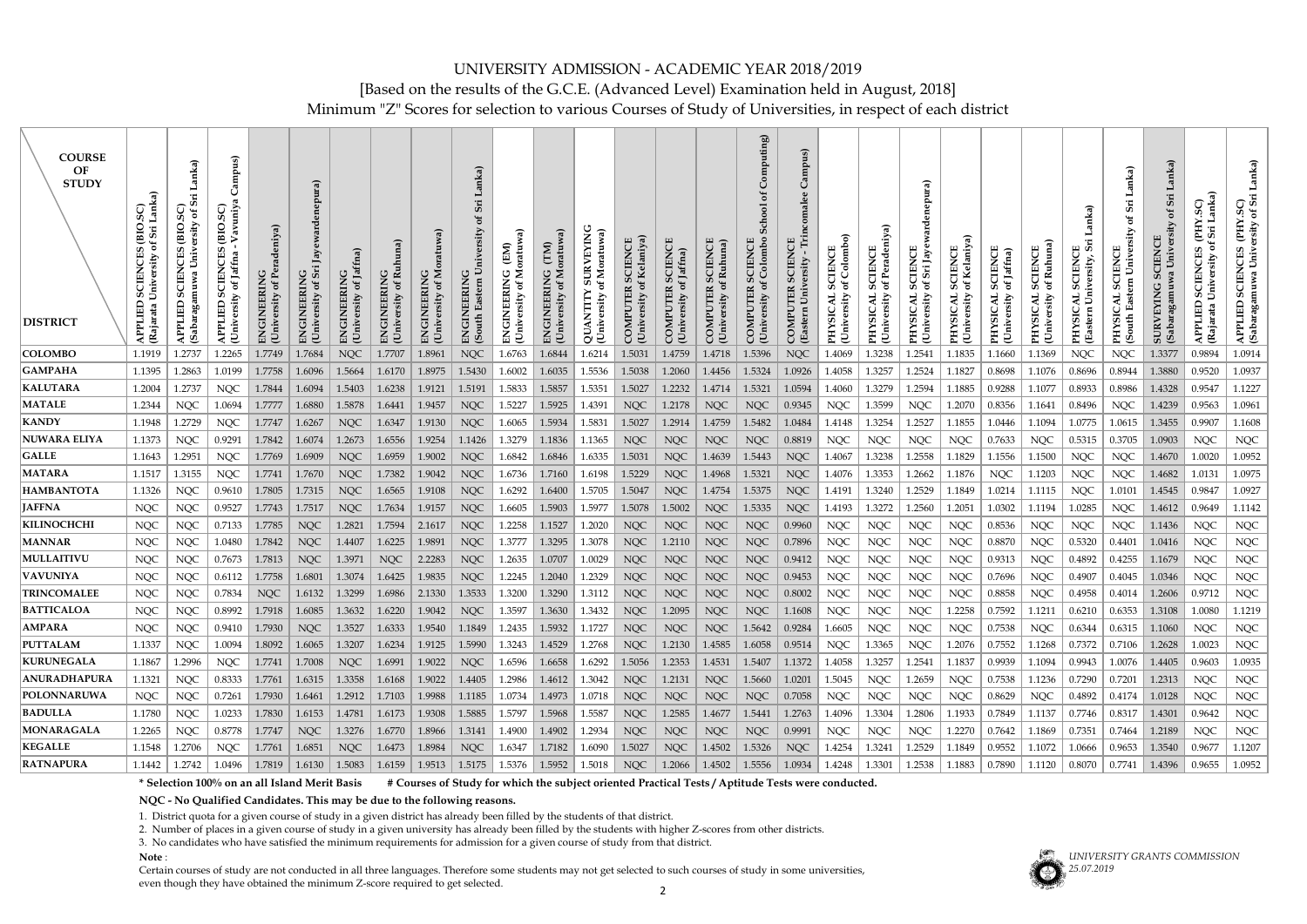Minimum "Z" Scores for selection to various Courses of Study of Universities, in respect of each district

| <b>COURSE</b><br>OF<br><b>STUDY</b><br><b>DISTRICT</b> | anka)<br><b>AHJ</b><br><b>SCIENCES</b><br>APPLIED<br>Wayamba | mpus)<br>avuniya<br>SC)<br><b>AHJ</b><br>CIENCES<br>of Jaffna<br>⋗<br>APPLIED<br>Univ | mpus)<br>්<br>Trincomale<br>(PHY.SC)<br><b>SCIENCES</b><br>ersity<br>APPLIED<br>(Eastern U | <b>AGEMENT</b><br>rsity of Colombo)<br>⋖<br>MAN <sub>/</sub><br>Unive | <b>.GEMENT</b><br>rsity of Per<br>MANA<br>(Univer | ardenepura)<br>Sri<br>ð<br>(Univ | Kelaniya)<br>$\sigma$<br><b>University</b> | of Jaff<br>MANA<br>(Univ | Ruhuna)<br>CEMEN<br>MANA<br>(Univer | <b>GEMENT</b><br><b>MANA</b><br>Eã | Lanka)<br>Sri<br>ិដ<br>ersity<br>Univ<br><b>GEMENT</b><br>Eastern<br><b>MANA</b><br>(South | MANAGEMENT<br>(Rajarata Univers | Sri<br>ð<br>agamuwa<br><b>GEMEN</b><br>⋖<br><b>MAN</b><br>(Sab | ূর্<br>.GEMENT<br>nba Univ<br>MAN <sub>4</sub><br>Waya | <b>NOI</b><br>nepura)<br>ALU.<br>ళ<br>$\mathsf{a}_\mathsf{r}$<br>EMEN<br>Φ<br>$\mathbf{A}$<br>IAGI<br>Sri J<br>MAN.<br>ity of S<br>$ESTA'$<br>Unive | ewardenepura)<br>Jay<br>Sri<br>$\sigma$<br>(University<br>ĆO | elaniya)<br>ď<br>(University<br>COMMER | Jaffna)<br>ď<br>COMMERCE<br>(Univ | Sri<br><b>COMMERCE</b><br>Ea | Sri<br>್ರ<br>rsity<br><b>COMMERCE</b><br>(South | (SPECIAL)<br>ewardenepura)<br>(PUBLIC)<br>GEMET<br>(University<br><b>MANA</b> | <b>NELSX</b><br>nepura)<br>S<br>TION<br>Jayew<br><b>INFORMA</b><br>University | EER.<br>Kelaniya)<br>ersity<br>Ę<br>Univ | Colombo)<br>ð<br>ersity<br>(Univ<br>AW | leniya)<br>ರ<br>ď<br>(Univ<br>LAW | LAW<br>(Univ         | Colombo)<br>ď<br>ARTS<br>Univ | Peradeniya)<br>ď<br>(University<br><b>ARTS</b> |
|--------------------------------------------------------|--------------------------------------------------------------|---------------------------------------------------------------------------------------|--------------------------------------------------------------------------------------------|-----------------------------------------------------------------------|---------------------------------------------------|----------------------------------|--------------------------------------------|--------------------------|-------------------------------------|------------------------------------|--------------------------------------------------------------------------------------------|---------------------------------|----------------------------------------------------------------|--------------------------------------------------------|-----------------------------------------------------------------------------------------------------------------------------------------------------|--------------------------------------------------------------|----------------------------------------|-----------------------------------|------------------------------|-------------------------------------------------|-------------------------------------------------------------------------------|-------------------------------------------------------------------------------|------------------------------------------|----------------------------------------|-----------------------------------|----------------------|-------------------------------|------------------------------------------------|
| <b>COLOMBO</b>                                         | 0.9761                                                       | 1.0851                                                                                | 1.0221                                                                                     | 1.7418                                                                | 1.5658                                            | 1.8231                           | 1.6355                                     | 1.4093                   | 1.4596                              | <b>NQC</b>                         | 1.4211                                                                                     | 1.4200                          | 1.4044                                                         | 1.4006                                                 | 1.6140                                                                                                                                              | 1.6019                                                       | 1.5061                                 | 1.3771                            | 1.3806                       | 1.3650                                          | 1.6223                                                                        | 1.6567                                                                        | 1.4636                                   | 1.9524                                 | 1.9438                            | 1.7198               | 1.7131                        | 1.5938                                         |
| GAMPAHA                                                | 0.9540                                                       | 0.9432                                                                                | 0.9291                                                                                     | 1.7407                                                                | 1.5706                                            | 1.8255                           | 1.6355                                     | 1.3409                   | 1.4593                              | <b>NQC</b>                         | 1.3528                                                                                     | 1.3430                          | 1.3914                                                         | 1.3924                                                 | 1.5408                                                                                                                                              | 1.6056                                                       | 1.5060                                 | 1.2955                            | 1.3012                       | 1.2945                                          | 1.5536                                                                        | 1.5310                                                                        | 1.4119                                   | 1.9579                                 | 1.9174                            | 1.8665               | 1.7151                        | 1.5621                                         |
| <b>KALUTARA</b>                                        | 0.9497                                                       | 0.8403                                                                                | 0.8408                                                                                     | 1.7421                                                                | 1.5661                                            | 1.8231                           | 1.6355                                     | <b>NQC</b>               | 1.4593                              | <b>NQC</b>                         | <b>NQC</b>                                                                                 | <b>NQC</b>                      | 1.4048                                                         | 1.4175                                                 | 1.5455                                                                                                                                              | 1.6062                                                       | 1.5051                                 | 1.3712                            | 1.3684                       | 1.3777                                          | 1.5973                                                                        | 1.6642                                                                        | 1.4159                                   | 1.9521                                 | 1.9233                            | 1.7483               | 1.7125                        | 1.5602                                         |
| MATALE                                                 | <b>NQC</b>                                                   | 0.7347                                                                                | 0.6815                                                                                     | 1.7743                                                                | 1.5646                                            | 1.8244                           | 1.6388                                     | 1.2499                   | 1.4806                              | 1.2558                             | 1.2859                                                                                     | 1.3087                          | 1.3918                                                         | 1.4044                                                 | 1.5325                                                                                                                                              | 1.6100                                                       | 1.5193                                 | 1.2370                            | 1.2390                       | 1.2428                                          | 1.6294                                                                        | 1.5143                                                                        | 1.3958                                   | 1.9894                                 | <b>NQC</b>                        | 1.7122               | 1.7155                        | 1.5741                                         |
| <b>KANDY</b>                                           | 0.9860                                                       | <b>NQC</b>                                                                            | <b>NQC</b>                                                                                 | 1.7440                                                                | 1.5751                                            | 1.8231                           | 1.6372                                     | 1.2511                   | 1.4977                              | 1.2510                             | 1.2507                                                                                     | 1.2966                          | 1.3914                                                         | 1.3986                                                 | 1.5478                                                                                                                                              | 1.6127                                                       | 1.5088                                 | 1.2282                            | 1.2244                       | 1.2224                                          | 1.5813                                                                        | 1.5526                                                                        | 1.3216                                   | 1.9573                                 | 1.9412                            | <b>NQC</b>           | 1.7343                        | 1.5600                                         |
| <b>NUWARA ELIYA</b>                                    | <b>NQC</b>                                                   | 0.6279                                                                                | 0.3349                                                                                     | 1.7453                                                                | 1.5673                                            | 1.8559                           | 1.6355                                     | 1.1685                   | 1.4603                              | 1.1715                             | 1.1747                                                                                     | 1.2994                          | 1.4140                                                         | 1.4056                                                 | 1.5945                                                                                                                                              | 1.6427                                                       | 1.5104                                 | <b>NQC</b>                        | 1.1312                       | 1.1437                                          | 1.5693                                                                        | 1.6041                                                                        | 1.3582                                   | 1.9977                                 | 1.9269                            | 1.7422               | 1.8361                        | 1.5602                                         |
| $ \mathbf{GALLE} $                                     | 1.0049                                                       | 1.0461                                                                                | <b>NQC</b>                                                                                 | 1.7422                                                                | 1.5707                                            | 1.8241                           | 1.6379                                     | <b>NQC</b>               | 1.4594                              | 1.4563                             | <b>NQC</b>                                                                                 | 1.4674                          | 1.4164                                                         | 1.4415                                                 | 1.5479                                                                                                                                              | 1.6055                                                       | 1.5050                                 | <b>NQC</b>                        | 1.3731                       | 1.3755                                          | 1.5886                                                                        | 1.5883                                                                        | 1.4367                                   | 1.9529                                 | 1.9239                            | <b>NQC</b>           | 1.7095                        | 1.5665                                         |
| <b>MATARA</b>                                          | 1.0273                                                       | <b>NQC</b>                                                                            | <b>NQC</b>                                                                                 | 1.7407                                                                | 1.5672                                            | 1.8243                           | 1.6390                                     | NQC                      | 1.4594                              | <b>NQC</b>                         | <b>NQC</b>                                                                                 | <b>NQC</b>                      | 1.4581                                                         | <b>NQC</b>                                             | 1.5945                                                                                                                                              | 1.6872                                                       | 1.5289                                 | 1.4333                            | 1.4031                       | 1.4013                                          | 1.5960                                                                        | 1.6178                                                                        | 1.3787                                   | 1.9780                                 | <b>NQC</b>                        | 1.5564               | 1.7109                        | 1.5620                                         |
| <b>HAMBANTOTA</b>                                      | 0.9871                                                       | <b>NQC</b>                                                                            | <b>NQC</b>                                                                                 | 1.7453                                                                | 1.5645                                            | 1.8408                           | 1.6377                                     | 1.2357                   | 1.4593                              | 1.2142                             | 1.2080                                                                                     | 1.2946                          | 1.3986                                                         | 1.4045                                                 | 1.5933                                                                                                                                              | 1.6069                                                       | 1.5142                                 | 1.1915                            | 1.1843                       | 1.1831                                          | 1.6292                                                                        | 1.5553                                                                        | 1.2888                                   | 1.9574                                 | <b>NQC</b>                        | <b>NQC</b>           | 1.7150                        | 1.5609                                         |
| <b>JAFFNA</b>                                          | <b>NQC</b>                                                   | 0.9484                                                                                | 1.0252                                                                                     | 1.7453                                                                | 1.5888                                            | 1.8274                           | <b>NQC</b>                                 | 1.2989                   | <b>NQC</b>                          | <b>NQC</b>                         | <b>NQC</b>                                                                                 | <b>NQC</b>                      | <b>NQC</b>                                                     | <b>NQC</b>                                             | 1.2957                                                                                                                                              | 1.6052                                                       | <b>NQC</b>                             | 1.2648                            | <b>NQC</b>                   | <b>NQC</b>                                      | 1.6093                                                                        | 1.5503                                                                        | <b>NQC</b>                               | 1.9596                                 | <b>NQC</b>                        | 1.9836               | 1.7343                        | 1.5843                                         |
| KILINOCHCHI<br> MANNAR                                 | <b>NQC</b><br><b>NQC</b>                                     | 0.7833<br><b>NQC</b>                                                                  | 0.9176<br>0.4180                                                                           | 1.8222<br>1.7820                                                      | 1.5795<br>1.6583                                  | 1.8244<br>1.8256                 | <b>NQC</b><br>1.6675                       | 1.2691<br>1.1855         | <b>NQC</b><br>$\rm NQC$             | 1.4771<br><b>NQC</b>               | <b>NQC</b><br><b>NQC</b>                                                                   | <b>NQC</b><br><b>NQC</b>        | <b>NQC</b><br>$\rm NQC$                                        | <b>NQC</b><br><b>NQC</b>                               | 1.3576<br>1.2740                                                                                                                                    | <b>NQC</b><br><b>NQC</b>                                     | <b>NQC</b><br><b>NQC</b>               | 1.2345<br><b>NQC</b>              | 1.1746<br>1.1232             | 1.1243<br><b>NQC</b>                            | 1.5443<br>1.5323                                                              | 1.1774<br>1.5365                                                              | <b>NQC</b><br>0.9213                     | <b>NQC</b><br>2.0519                   | <b>NQC</b><br><b>NQC</b>          | 1.4951<br><b>NQC</b> | <b>NQC</b><br><b>NQC</b>      | 1.5744<br>1.5723                               |
| MULLAITIVU                                             | <b>NQC</b>                                                   | <b>NQC</b>                                                                            | 0.3768                                                                                     | <b>NQC</b>                                                            | 1.5959                                            | 1.9342                           | <b>NQC</b>                                 | 1.2647                   | <b>NQC</b>                          | <b>NQC</b>                         | <b>NQC</b>                                                                                 | 1.3194                          | <b>NQC</b>                                                     | <b>NQC</b>                                             | 1.2017                                                                                                                                              | <b>NQC</b>                                                   | <b>NQC</b>                             | 1.1841                            | <b>NQC</b>                   | <b>NQC</b>                                      | 1.2475                                                                        | 1.1569                                                                        | <b>NQC</b>                               | <b>NQC</b>                             | 1.9238                            | <b>NQC</b>           | <b>NQC</b>                    | 1.5814                                         |
| <b>VAVUNIYA</b>                                        | <b>NQC</b>                                                   | 0.7393                                                                                | 0.3212                                                                                     | 1.8109                                                                | 1.5659                                            | 1.8714                           | <b>NQC</b>                                 | 1.2689                   | <b>NQC</b>                          | 1.2606                             | <b>NQC</b>                                                                                 | 1.2967                          | <b>NQC</b>                                                     | <b>NQC</b>                                             | 1.4331                                                                                                                                              | 1.7167                                                       | <b>NQC</b>                             | 1.2308                            | <b>NQC</b>                   | <b>NQC</b>                                      | 1.5945                                                                        | 1.6296                                                                        | 0.9789                                   | 2.1481                                 | <b>NQC</b>                        | 1.7262               | 1.9697                        | 1.5800                                         |
| <b>TRINCOMALEE</b>                                     | <b>NQC</b>                                                   | 0.7205                                                                                | 0.4726                                                                                     | 1.7419                                                                | 1.5973                                            | 1.8362                           | 1.7084                                     | 1.0854                   | 1.4654                              | 1.0970                             | 1.1077                                                                                     | 1.2944                          | <b>NQC</b>                                                     | 1.4128                                                 | 1.4870                                                                                                                                              | <b>NQC</b>                                                   | <b>NQC</b>                             | <b>NQC</b>                        | 1.0851                       | 1.0480                                          | 1.5001                                                                        | 1.2071                                                                        | <b>NQC</b>                               | 2.0158                                 | 1.9337                            | 1.9018               | 1.8750                        | 1.5683                                         |
| <b>BATTICALOA</b>                                      | 0.9973                                                       | 0.7338                                                                                | 0.9270                                                                                     | 1.7560                                                                | 1.5791                                            | 1.9199                           | 1.6662                                     | 1.1414                   | <b>NQC</b>                          | 1.1367                             | 1.2370                                                                                     | 1.4748                          | <b>NQC</b>                                                     | 1.4185                                                 | 1.4976                                                                                                                                              | <b>NQC</b>                                                   | <b>NQC</b>                             | <b>NQC</b>                        | 1.0908                       | 1.0776                                          | 1.6113                                                                        | 1.5921                                                                        | 1.4761                                   | 2.1386                                 | <b>NQC</b>                        | 1.6089               | <b>NQC</b>                    | 1.6294                                         |
| <b>AMPARA</b>                                          | 1.0216                                                       | 0.6052                                                                                | 0.5786                                                                                     | 1.7631                                                                | 1.5658                                            | 1.8625                           | 1.6937                                     | 1.0825                   | 1.4614                              | 1.1176                             | 1.0826                                                                                     | 1.3026                          | 1.4019                                                         | 1.4336                                                 | 1.5157                                                                                                                                              | <b>NQC</b>                                                   | <b>NQC</b>                             | <b>NQC</b>                        | <b>NQC</b>                   | 1.0482                                          | 1.6053                                                                        | 1.5983                                                                        | 1.2250                                   | 1.9669                                 | <b>NQC</b>                        | 1.7203               | 1.7111                        | 1.5651                                         |
| <b>PUTTALAM</b>                                        | 0.9495                                                       | 0.6739                                                                                | 0.6815                                                                                     | 1.7440                                                                | 1.5779                                            | 1.8243                           | 1.6387                                     | 1.2551                   | <b>NQC</b>                          | 1.2796                             | 1.2571                                                                                     | 1.2952                          | <b>NQC</b>                                                     | 1.3986                                                 | 1.5824                                                                                                                                              | <b>NQC</b>                                                   | 1.5860                                 | 1.2163                            | 1.2212                       | 1.2296                                          | 1.5097                                                                        | 1.5551                                                                        | 1.3566                                   | 1.9783                                 | 1.9211                            | 1.8654               | 1.7151                        | 1.5625                                         |
| <b>KURUNEGALA</b>                                      | 0.9576                                                       | 0.9507                                                                                | 0.9419                                                                                     | 1.7479                                                                | 1.5735                                            | 1.8242                           | 1.6388                                     | 1.3437                   | 1.4717                              | 1.3676                             | <b>NQC</b>                                                                                 | 1.3463                          | 1.3923                                                         | 1.3937                                                 | 1.6127                                                                                                                                              | 1.6064                                                       | 1.5050                                 | 1.3062                            | 1.3086                       | 1.3088                                          | 1.6236                                                                        | 1.5054                                                                        | 1.2693                                   | 1.9549                                 | 1.9282                            | NQC                  | 1.7096                        | 1.5614                                         |
| <b> ANURADHAPURA</b>                                   | NQC                                                          | 0.6207                                                                                | 0.6263                                                                                     | 1.7605                                                                | <b>NQC</b>                                        | 1.8590                           | 1.6367                                     | 1.2038                   | 1.4656                              | 1.2055                             | 1.2145                                                                                     | 1.2967                          | 1.4076                                                         | 1.3959                                                 | 1.5654                                                                                                                                              | 1.6267                                                       | 1.5083                                 | 1.1783                            | 1.1668                       | 1.1640                                          | 1.5980                                                                        | 1.5554                                                                        | 1.2199                                   | 1.9543                                 | 1.9289                            | $ 1.8793\rangle$     | 1.7095                        | 1.5623                                         |
| <b> POLONNARUWA</b>                                    | <b>NQC</b>                                                   | NQC                                                                                   | 0.2852                                                                                     | 1.7694                                                                | <b>NQC</b>                                        | 1.8392                           | 1.6629                                     | 1.2599                   | <b>NQC</b>                          | 1.2834                             | 1.2800                                                                                     | 1.2962                          | 1.3996                                                         | 1.3941                                                 | 1.5948                                                                                                                                              | 1.6113                                                       | 1.5339                                 | 1.2012                            | <b>NQC</b>                   | 1.2260                                          | 1.6099                                                                        | 1.6549                                                                        | <b>NQC</b>                               | 1.9883                                 | <b>NQC</b>                        | 1.8761               | 1.7128                        | 1.5942                                         |
| <b>BADULLA</b>                                         | 0.9622                                                       | 0.7129                                                                                | 0.7225                                                                                     | 1.7933                                                                | 1.5703                                            | 1.8778                           | 1.6355                                     | 1.2618                   | 1.4627                              | 1.2691                             | 1.2678                                                                                     | 1.2969                          | 1.3924                                                         | 1.4046                                                 | 1.6281                                                                                                                                              | 1.6327                                                       | 1.5310                                 | 1.2203                            | 1.2336                       | 1.2310                                          | 1.5697                                                                        | 1.6307                                                                        | 1.4656                                   | 1.9524                                 | 1.9258                            | $\mid$ 1.8812 $\mid$ | 1.7209                        | 1.5642                                         |
| MONARAGALA                                             | 0.9583                                                       | 0.7022                                                                                | 0.6935                                                                                     | 1.7421                                                                | 1.5672                                            | 1.8516                           | 1.6404                                     | NQC                      | 1.4618                              | NQC                                | 1.3665                                                                                     | 1.3616                          | 1.3983                                                         | 1.4116                                                 | 1.5995                                                                                                                                              | 1.6883                                                       | 1.5201                                 | 1.3108                            | 1.3434                       | 1.3085                                          | 1.5370                                                                        | 1.5000                                                                        | 1.3602                                   | 1.9793                                 | <b>NQC</b>                        | 1.6085               | 1.7097                        | 1.5645                                         |
| <b>KEGALLE</b>                                         | 0.9822                                                       | 0.9094                                                                                | 0.8932                                                                                     | 1.7421                                                                | 1.5944                                            | 1.8269                           | 1.6482                                     | 1.3542                   | 1.4608                              | <b>NQC</b>                         | 1.3146                                                                                     | 1.3170                          | 1.3926                                                         | 1.3959                                                 | 1.5097                                                                                                                                              | 1.6139                                                       | 1.5170                                 | 1.2681                            | 1.2630                       | 1.2694                                          | 1.5553                                                                        | 1.4968                                                                        | 1.2845                                   | 1.9702                                 | <b>NQC</b>                        | 1.8210               | 1.7152                        | 1.5655                                         |
| <b> RATNAPURA</b>                                      | 0.9531                                                       | 0.7482                                                                                | 0.7223                                                                                     | 1.7480                                                                | $1.5657$                                          | 1.8484                           | 1.6400                                     | <b>NQC</b>               | 1.4640                              | 1.3435                             | <b>NQC</b>                                                                                 | 1.3243                          |                                                                | $1.3922$   1.4004                                      | 1.5886                                                                                                                                              | $1.6101$                                                     | 1.5084                                 | <b>NQC</b>                        | 1.2812                       | 1.2799                                          | 1.6327                                                                        | 1.6492                                                                        | 1.4199                                   |                                        | $1.9610$   1.9362   1.7949        |                      | 1.7139   1.5615               |                                                |

**\* Selection 100% on an all Island Merit Basis # Courses of Study for which the subject oriented Practical Tests / Aptitude Tests were conducted.**

**NQC - No Qualified Candidates. This may be due to the following reasons.**

1. District quota for a given course of study in a given district has already been filled by the students of that district.

2. Number of places in a given course of study in a given university has already been filled by the students with higher Z-scores from other districts.

3. No candidates who have satisfied the minimum requirements for admission for a given course of study from that district.

**Note** :

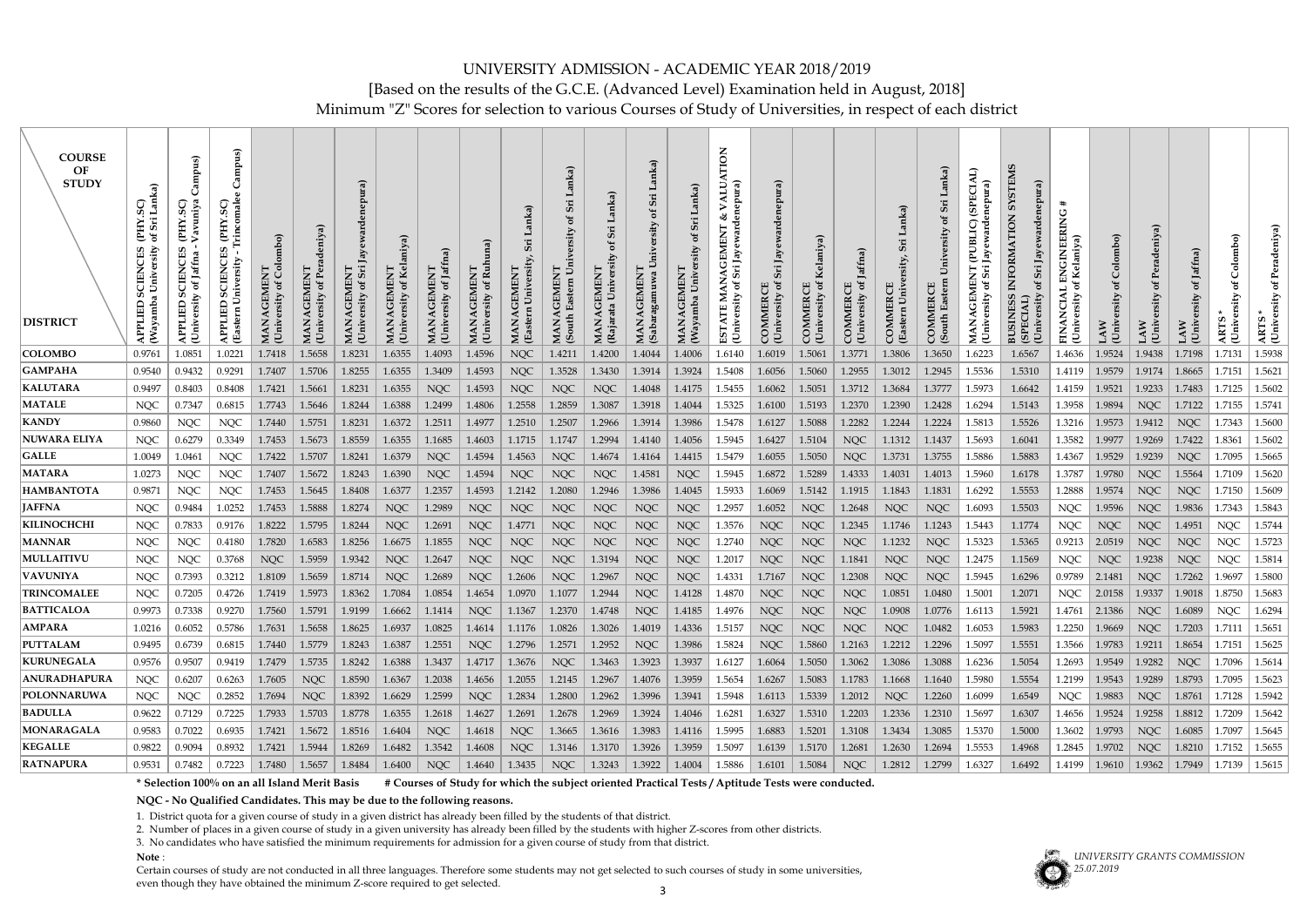Minimum "Z" Scores for selection to various Courses of Study of Universities, in respect of each district

| <b>COURSE</b><br>OF<br><b>STUDY</b><br><b>DISTRICT</b> | <b>ra</b><br>ARTS<br>Unive | ARTS *<br>Univers | Jaffna)<br><b>ARTS</b><br>Univ | ă<br>(University<br><b>ARTS</b> | ersity,<br>(Eastern<br><b>ARTS</b> | mka)<br>Sii<br>ಕ<br>South<br><b>ART</b> | anka)<br>Sii<br>Rajara<br>ART | Campus)<br>Palee<br><b>MEDIA</b><br>Colombo<br>SS<br>MA<br>(3P)<br>(Unive:<br><b>ARTS</b> | ARTS<br>PERFORMING<br>(SP)<br>ARTS<br>(Unive | Lanka<br>Stream]<br>sity of Sri<br>ðf<br>University<br>[Arts<br>agamuwa<br>≺<br>(SAB)<br>Sabar:<br>ТS<br>AR <sup>1</sup> | Lanka)<br>$_{\rm{stre}}$<br>Sri<br>ð<br>University<br>Commer<br>ʻin,<br>B<br>gamu<br>(SAR)<br>Sabar<br><b>ARTS</b> | eniya)<br><b>WORK</b><br><b>Universit</b><br>SOCIAL | ヒ<br>ဖာ<br>UDIE<br>5<br>of Jaffn<br>⊢<br><b>GEMEN</b><br><b>University</b><br>≺<br>MAN.<br>Comu | 5<br>University<br>MANAGEMENT<br>Eastern | <b>GD</b><br>m<br>Jaffna<br>ಕ<br>(University<br><b>MAN</b> | <u>ଜ</u><br>්<br>B<br>malee<br><b>UDIES</b><br>-Trincc<br>University<br>⊢<br><b>GEMEN</b><br>Eastern<br>⋖<br>MAN,<br>[Any s | $\overline{\mathbf{s}}$<br>Trincomale<br><b>STUDIES</b><br>COMMUNICATION<br>niversity<br>(Eastern | CONFLICT RESOLUTION<br>Kelaniy<br>ď<br>చి<br>පු<br>Univ<br>PEA | Sri<br>$\mathfrak{b}$<br>Univ<br>stern<br>(South<br><b>ISLA</b> | Lanka)<br>Sri<br>ัธ<br>$\overline{\text{Univ}}$<br>NGU<br>stern<br>ВIС<br>(South<br><b>ARA</b> | Moratuwa)<br>ARCHITECTURE<br>ă<br>(University | $\widehat{\mathbf{e}}$<br>Mor<br>৳<br>ersity<br>#<br>DESIGN<br>$\overline{\text{Univ}}$ | Moratuw<br>(University<br><b>LAND</b>                              | Moratu<br><b>OUNTR</b><br>ಕ<br>(University<br><b>LOMN</b> | UCT<br><b>DESIGN</b><br><b>University</b><br>FASHION<br>DEVELOPI | <b>OLOGY</b><br>TECHN<br>of Moratuwa)<br>INFORMATION<br>(University | ○<br><b>TECHN</b><br>(University of Moratuwa)<br>INFORMATION<br>MANAGEMENT |
|--------------------------------------------------------|----------------------------|-------------------|--------------------------------|---------------------------------|------------------------------------|-----------------------------------------|-------------------------------|-------------------------------------------------------------------------------------------|----------------------------------------------|--------------------------------------------------------------------------------------------------------------------------|--------------------------------------------------------------------------------------------------------------------|-----------------------------------------------------|-------------------------------------------------------------------------------------------------|------------------------------------------|------------------------------------------------------------|-----------------------------------------------------------------------------------------------------------------------------|---------------------------------------------------------------------------------------------------|----------------------------------------------------------------|-----------------------------------------------------------------|------------------------------------------------------------------------------------------------|-----------------------------------------------|-----------------------------------------------------------------------------------------|--------------------------------------------------------------------|-----------------------------------------------------------|------------------------------------------------------------------|---------------------------------------------------------------------|----------------------------------------------------------------------------|
| <b>COLOMBO</b>                                         | 1.5062                     | 1.4340            | 1.1878                         | 1.3831                          | 1.1676                             | 1.4165                                  | 1.3567                        | 1.3033                                                                                    | 1.1253                                       | 1.3855                                                                                                                   | 1.3195                                                                                                             | 1.6455                                              | 1.2858                                                                                          | 1.3052                                   | 1.2630                                                     | 1.3053                                                                                                                      | 1.2732                                                                                            | 1.7056                                                         | 0.9947                                                          | 0.6370                                                                                         | 1.3544                                        | 1.1001                                                                                  | 0.8507                                                             | 1.5228                                                    | 1.1993                                                           | 1.6250                                                              | 1.8282                                                                     |
| <b>GAMPAHA</b>                                         | 1.5034                     | 1.4341            | 1.2012                         | 1.3818                          | 1.0947                             | 1.2798                                  | 1.3528                        | 1.3033                                                                                    | 1.1253                                       | 1.3855                                                                                                                   | 1.3195                                                                                                             | 1.6455                                              | 1.2599                                                                                          | 1.3522                                   | 1.2696                                                     | 1.3087                                                                                                                      | 1.2732                                                                                            | 1.7056                                                         | 0.9947                                                          | 0.6370                                                                                         | 1.0106                                        | 1.0050                                                                                  | 0.6472                                                             | 1.5461                                                    | 0.9470                                                           | 1.5306                                                              | 1.7848                                                                     |
| <b>KALUTARA</b>                                        | 1.5035                     | 1.4368            | 1.3736                         | 1.3822                          | 1.0724                             | 1.2705                                  | 1.3552                        | 1.3033                                                                                    | 1.1253                                       | 1.3855                                                                                                                   | 1.3195                                                                                                             | 1.6455                                              | 1.2873                                                                                          | 1.3028                                   | 1.2872                                                     | 1.3052                                                                                                                      | 1.2732                                                                                            | 1.7056                                                         | 0.9947                                                          | 0.6370                                                                                         | 1.3578                                        | 0.5957                                                                                  | 0.7933                                                             | 1.5949                                                    | 0.9004                                                           | 1.5880                                                              | 1.7845                                                                     |
| <b>MATALE</b><br><b>KANDY</b>                          | 1.5154<br>1.5045           | 1.4361<br>1.4337  | 1.1850<br>1.1619               | 1.3864<br>1.3825                | 1.0847<br>1.0754                   | 1.2588<br>1.2580                        | 1.3516<br>1.3566              | 1.3033<br>1.3033                                                                          | 1.1253<br>1.1253                             | 1.3855<br>1.3855                                                                                                         | 1.3195<br>1.3195                                                                                                   | 1.6455<br>1.6455                                    | 1.2282<br>1.2126                                                                                | <b>NQC</b><br><b>NQC</b>                 | 1.3353<br>1.3097                                           | 1.3329<br>1.3071                                                                                                            | 1.2732<br>1.2732                                                                                  | 1.7056<br>1.7056                                               | 0.9947<br>0.9947                                                | 0.6370<br>0.6370                                                                               | 1.4063<br>1.4328                              | <b>NQC</b><br>0.9336                                                                    | <b>NQC</b><br>0.9041                                               | 1.3227<br>1.5570                                          | 1.0481<br>1.1921                                                 | 1.4552                                                              | 1.8259<br>1.6004                                                           |
| <b>NUWARA ELIYA</b>                                    | 1.5190                     | 1.4337            | 1.1538                         | 1.3997                          | 1.0756                             | 1.3121                                  | 1.3545                        | 1.3033                                                                                    | 1.1253                                       | 1.3855                                                                                                                   | 1.3195                                                                                                             | 1.6455                                              | 1.1510                                                                                          | <b>NQC</b>                               | 1.3215                                                     | 1.3510                                                                                                                      | 1.2732                                                                                            | 1.7056                                                         | 0.9947                                                          | 0.6370                                                                                         | 1.0521                                        | 0.4660                                                                                  | <b>NQC</b>                                                         | 1.3019                                                    | 1.1609                                                           | 1.5321<br>1.4248                                                    | 1.6088                                                                     |
| <b>GALLE</b>                                           | 1.5062                     | 1.4342            | <b>NQC</b>                     | 1.3823                          | 1.1876                             | 1.4080                                  | 1.3523                        | 1.3033                                                                                    | 1.1253                                       | 1.3855                                                                                                                   | 1.3195                                                                                                             | 1.6455                                              | 1.3025                                                                                          | 1.3030                                   | 1.2994                                                     | 1.3124                                                                                                                      | 1.2732                                                                                            | 1.7056                                                         | 0.9947                                                          | 0.6370                                                                                         | 1.1938                                        | 0.4295                                                                                  | 0.8959                                                             | 1.6386                                                    | 1.1843                                                           | 1.6607                                                              | 1.7959                                                                     |
| <b>MATARA</b>                                          | 1.5023                     | 1.4345            | 1.1726                         | 1.3818                          | 1.2904                             | 1.3155                                  | 1.3519                        | 1.3033                                                                                    | 1.1253                                       | 1.3855                                                                                                                   | 1.3195                                                                                                             | 1.6455                                              | 1.2967                                                                                          | 1.3028                                   | <b>NQC</b>                                                 | 1.3228                                                                                                                      | 1.2732                                                                                            | 1.7056                                                         | 0.9947                                                          | 0.6370                                                                                         | 1.4579                                        | 0.9406                                                                                  | 0.8578                                                             | 1.5118                                                    | 1.1849                                                           | 1.6673                                                              | 1.8406                                                                     |
| <b>HAMBANTOTA</b>                                      | 1.5045                     | 1.4342            | 1.1783                         | 1.3831                          | 1.4011                             | 1.3009                                  | 1.3555                        | 1.3033                                                                                    | 1.1253                                       | 1.3855                                                                                                                   | 1.3195                                                                                                             | 1.6455                                              | 1.1780                                                                                          | <b>NQC</b>                               | <b>NQC</b>                                                 | 1.3213                                                                                                                      | 1.2732                                                                                            | 1.7056                                                         | 0.9947                                                          | 0.6370                                                                                         | 1.2886                                        | 1.0842                                                                                  | 0.8653                                                             | 1.4936                                                    | <b>NQC</b>                                                       | 1.6121                                                              | 1.8166                                                                     |
| <b>JAFFNA</b>                                          | <b>NQC</b>                 | <b>NQC</b>        | 1.1521                         | <b>NQC</b>                      | 1.0717                             | <b>NQC</b>                              | <b>NQC</b>                    | 1.3033                                                                                    | 1.1253                                       | 1.3855                                                                                                                   | 1.3195                                                                                                             | 1.6455                                              | 1.2430                                                                                          | <b>NQC</b>                               | 1.2254                                                     | <b>NQC</b>                                                                                                                  | 1.2732                                                                                            | 1.7056                                                         | 0.9947                                                          | 0.6370                                                                                         | 1.2952                                        | 1.0503                                                                                  | 1.2054                                                             | 1.4840                                                    | <b>NQC</b>                                                       | 1.6020                                                              | 1.7412                                                                     |
| <b>KILINOCHCHI</b>                                     | <b>NQC</b>                 | <b>NQC</b>        | 1.1575                         | <b>NQC</b>                      | 1.0733                             | <b>NQC</b>                              | <b>NQC</b>                    | 1.3033                                                                                    | 1.1253                                       | 1.3855                                                                                                                   | 1.3195                                                                                                             | 1.6455                                              | 1.1175                                                                                          | <b>NQC</b>                               | 1.1174                                                     | <b>NQC</b>                                                                                                                  | 1.2732                                                                                            | 1.7056                                                         | 0.9947                                                          | 0.6370                                                                                         | <b>NQC</b>                                    | <b>NQC</b>                                                                              | <b>NQC</b>                                                         | 1.0894                                                    | <b>NQC</b>                                                       | 1.3835                                                              | 1.3980                                                                     |
| <b>MANNAR</b>                                          | <b>NQC</b>                 | <b>NQC</b>        | 1.1607                         | <b>NQC</b>                      | 1.0841                             | 1.2999                                  | <b>NQC</b>                    | 1.3033                                                                                    | 1.1253                                       | 1.3855                                                                                                                   | 1.3195                                                                                                             | 1.6455                                              | 1.1138                                                                                          | <b>NQC</b>                               | 1.1080                                                     | <b>NQC</b>                                                                                                                  | 1.2732                                                                                            | 1.7056                                                         | 0.9947                                                          | 0.6370                                                                                         | <b>NQC</b>                                    | <b>NQC</b>                                                                              | $\rm NQC$                                                          | 1.1354                                                    | <b>NQC</b>                                                       | 1.2378                                                              | 1.7450                                                                     |
| <b>MULLAITIVU</b>                                      | <b>NQC</b>                 | <b>NQC</b>        | 1.1816                         | <b>NQC</b>                      | 1.1074                             | <b>NQC</b>                              | <b>NQC</b>                    | 1.3033                                                                                    | 1.1253                                       | 1.3855                                                                                                                   | 1.3195                                                                                                             | 1.6455                                              | 1.1212                                                                                          | <b>NQC</b>                               | 1.1564                                                     | <b>NQC</b>                                                                                                                  | 1.2732                                                                                            | 1.7056                                                         | 0.9947                                                          | 0.6370                                                                                         | <b>NQC</b>                                    | <b>NQC</b>                                                                              | <b>NQC</b>                                                         | 1.3122                                                    | <b>NQC</b>                                                       | 1.4192                                                              | 1.1474                                                                     |
| <b>VAVUNIYA</b>                                        | 1.6417                     | 1.4480            | 1.1633                         | <b>NQC</b>                      | 1.0985                             | 1.3329                                  | <b>NQC</b>                    | 1.3033                                                                                    | 1.1253                                       | 1.3855                                                                                                                   | 1.3195                                                                                                             | 1.6455                                              | 1.2679                                                                                          | <b>NQC</b>                               | 1.2246                                                     | <b>NQC</b>                                                                                                                  | 1.2732                                                                                            | 1.7056                                                         | 0.9947                                                          | 0.6370                                                                                         | 0.8331                                        | <b>NQC</b>                                                                              | 0.9356                                                             | 1.1734                                                    | <b>NQC</b>                                                       | 1.5793                                                              | 1.4976                                                                     |
| <b>TRINCOMALEE</b>                                     | <b>NQC</b>                 | 1.4364            | 1.1768                         | 1.3925                          | 1.0699                             | 1.2623                                  | 1.3612                        | 1.3033                                                                                    | 1.1253                                       | .3855                                                                                                                    | 1.3195                                                                                                             | 1.6455                                              | 0.9939                                                                                          | 1.8532                                   | 1.3177                                                     | 1.3189                                                                                                                      | 1.2732                                                                                            | 1.7056                                                         | 0.9947                                                          | 0.6370                                                                                         | 1.2131                                        | <b>NQC</b>                                                                              | 0.6095                                                             | 1.4077                                                    | <b>NQC</b>                                                       | 1.5293                                                              | 1.6190                                                                     |
| <b>BATTICALOA</b>                                      | <b>NQC</b>                 | <b>NQC</b>        | 1.1733                         | <b>NOC</b>                      | 1.0735                             | 1.2765                                  | <b>NOC</b>                    | 1.3033                                                                                    | 1.1253                                       | .3855                                                                                                                    | 1.3195                                                                                                             | 1.6455                                              | 1.0646                                                                                          | <b>NQC</b>                               | 1.2401                                                     | 1.3264                                                                                                                      | 1.2732                                                                                            | 1.7056                                                         | 0.9947                                                          | 0.6370                                                                                         | 1.0657                                        | 0.1182                                                                                  | <b>NQC</b>                                                         | 1.5451                                                    | <b>NQC</b>                                                       | 1.5637                                                              | 1.6497                                                                     |
| <b>AMPARA</b>                                          | 1.5126                     | 1.4370            | 1.1628                         | 1.3941                          | 1.0726                             | 1.2564                                  | 1.3570                        | 1.3033                                                                                    | 1.1253                                       | 1.3855                                                                                                                   | 1.3195                                                                                                             | 1.6455                                              | 1.0322                                                                                          | <b>NQC</b>                               | 1.2903                                                     | 1.3195                                                                                                                      | 1.2732                                                                                            | 1.7056                                                         | 0.9947                                                          | 0.6370                                                                                         | 1.4678                                        | 0.1019                                                                                  | 0.9745                                                             | 1.2232                                                    | 0.9386                                                           | 1.4289                                                              | 1.5400                                                                     |
| <b>PUTTALAM</b>                                        | 1.5031                     | 1.4350            | 1.1744                         | 1.3846                          | 1.0709                             | 1.2637                                  | 1.3531                        | 1.3033                                                                                    | 1.1253                                       | $1.3855$   1.3195                                                                                                        |                                                                                                                    | 1.6455                                              | 1.2162                                                                                          | NQC                                      | 1.3034                                                     | 1.3076                                                                                                                      |                                                                                                   | $1.2732$   1.7056                                              | 0.9947                                                          | 0.6370                                                                                         | <b>NQC</b>                                    | 0.7860                                                                                  | <b>NQC</b>                                                         | 1.5943                                                    | 0.9717                                                           | 1.3858                                                              | 1.7505                                                                     |
| <b>KURUNEGALA</b>                                      | 1.5053                     | 1.4359            | 1.1568                         | 1.3817                          | 1.0758                             | 1.2565                                  | 1.3528                        | 1.3033                                                                                    | 1.1253                                       | 1.3855 1.3195                                                                                                            |                                                                                                                    | 1.6455                                              | 1.2929                                                                                          | 1.3039                                   | 1.3364                                                     | 1.3189                                                                                                                      |                                                                                                   | $1.2732$   1.7056                                              | 0.9947                                                          |                                                                                                | $\mid$ 0.6370 $\mid$ 0.9514 $\mid$ 0.7265     |                                                                                         | 0.8084                                                             | 1.5851                                                    | 0.8333                                                           | 1.5520                                                              | 1.8015                                                                     |
| <b>ANURADHAPURA</b>                                    | 1.5051                     | $1.4338$          | 1.1725                         | 1.3823                          | 1.0928                             | 1.2574                                  | 1.3522                        | 1.3033                                                                                    | $ 1.1253\rangle$                             | $1.3855$   1.3195                                                                                                        |                                                                                                                    | 1.6455                                              | 1.1608                                                                                          | NQC                                      | 1.3268                                                     | 1.3374                                                                                                                      |                                                                                                   | 1.2732 1.7056                                                  | 0.9947                                                          |                                                                                                | $0.6370$   1.4850                             | 1.4845                                                                                  | <b>NQC</b>                                                         | 1.6566                                                    | <b>NQC</b>                                                       | 1.4511                                                              | 1.7399                                                                     |
| POLONNARUWA                                            | 1.5237                     | 1.4376            | 1.3389                         | 1.3850                          | 1.1585                             | 1.3374                                  | 1.3622                        | 1.3033                                                                                    | 1.1253                                       | 1.3855                                                                                                                   | 1.3195                                                                                                             | 1.6455                                              | 1.1905                                                                                          | NQC                                      | 1.3466                                                     | 1.3152                                                                                                                      | 1.2732                                                                                            | 1.7056                                                         | 0.9947                                                          | 0.6370                                                                                         | <b>NQC</b>                                    | NQC                                                                                     | <b>NQC</b>                                                         | 1.1016                                                    | <b>NQC</b>                                                       | 1.2848                                                              | 1.5351                                                                     |
| <b>BADULLA</b>                                         | 1.5031                     | 1.4341            | 1.1549                         | 1.3851                          | 1.0702                             | 1.2544                                  | 1.3521                        | 1.3033                                                                                    | 1.1253                                       | 1.3855                                                                                                                   | 1.3195                                                                                                             | 1.6455                                              | 1.2197                                                                                          | NQC                                      | 1.3276                                                     | 1.3081                                                                                                                      | 1.2732                                                                                            | 1.7056                                                         | 0.9947                                                          | 0.6370                                                                                         | 1.0230                                        | 0.5982                                                                                  | 0.8173                                                             | 1.6414                                                    | 0.7574                                                           | 1.5084                                                              | 1.6841                                                                     |
| <b>MONARAGALA</b>                                      | 1.5119                     | 1.4374            | 1.2047                         | 1.3832                          | 1.0814                             | 1.3181                                  | 1.3520                        | 1.3033                                                                                    | 1.1253                                       | 1.3855                                                                                                                   | 1.3195                                                                                                             | 1.6455                                              | 1.2891                                                                                          | 1.3147                                   | <b>NQC</b>                                                 | 1.3344                                                                                                                      | 1.2732                                                                                            | 1.7056                                                         | 0.9947                                                          | $\mid$ 0.6370   1.1613                                                                         |                                               | NQC                                                                                     | <b>NQC</b>                                                         | 1.2875                                                    | <b>NQC</b>                                                       | 1.3933                                                              | 1.8180                                                                     |
| <b>KEGALLE</b>                                         | 1.5025                     | 1.4339            | 1.1880                         | 1.3822                          | 1.1436                             | 1.2570                                  | 1.3527                        | 1.3033                                                                                    | 1.1253                                       | 1.3855   1.3195                                                                                                          |                                                                                                                    | 1.6455                                              | 1.2560                                                                                          | NQC                                      | 1.2983                                                     | 1.3289                                                                                                                      |                                                                                                   | $1.2732$   1.7056                                              | 0.9947                                                          | $0.6370$ 0.6698                                                                                |                                               | 0.4745                                                                                  | <b>NQC</b>                                                         | 1.5736                                                    | 1.1426                                                           | 1.6265                                                              | 1.7013                                                                     |
| <b>RATNAPURA</b>                                       | 1.5027                     | 1.4351            | 1.1700                         | 1.3831                          | 1.0967                             | 1.2836                                  | 1.3516                        |                                                                                           |                                              | $1.3033$   1.1253   1.3855   1.3195   1.6455                                                                             |                                                                                                                    |                                                     | 1.2754                                                                                          | 1.3076                                   | 1.3139                                                     | 1.3110                                                                                                                      |                                                                                                   | $1.2732$   1.7056   0.9947                                     |                                                                 |                                                                                                |                                               |                                                                                         | $\vert 0.6370 \vert 0.6526 \vert 0.5802 \vert 0.8264 \vert 1.5289$ |                                                           | 1.1449                                                           | 1.5579                                                              | 1.8275                                                                     |

**\* Selection 100% on an all Island Merit Basis # Courses of Study for which the subject oriented Practical Tests / Aptitude Tests were conducted.**

**NQC - No Qualified Candidates. This may be due to the following reasons.**

1. District quota for a given course of study in a given district has already been filled by the students of that district.

2. Number of places in a given course of study in a given university has already been filled by the students with higher Z-scores from other districts.

3. No candidates who have satisfied the minimum requirements for admission for a given course of study from that district.

**Note** :

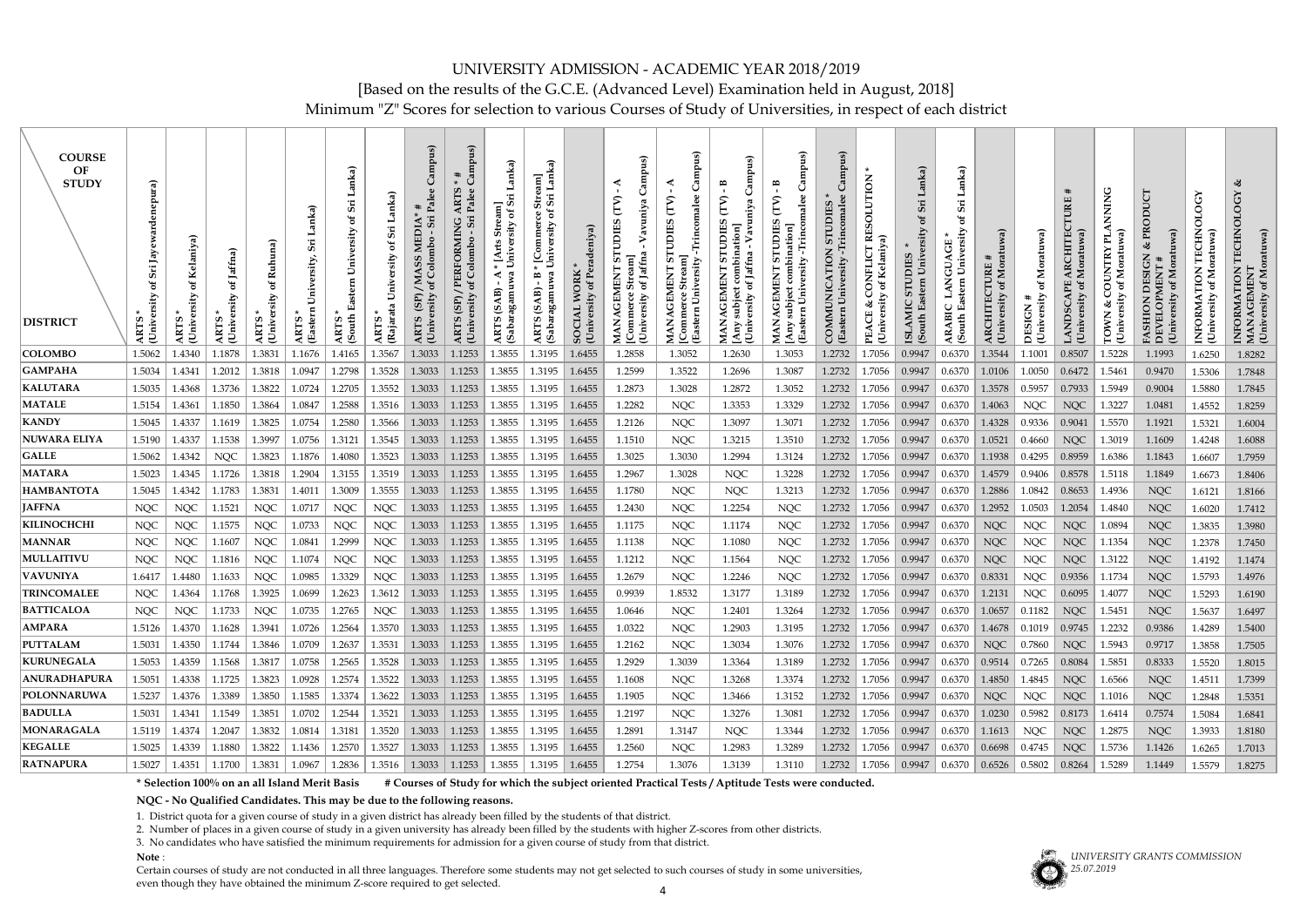### UNIVERSITY ADMISSION - ACADEMIC YEAR 2018/2019 [Based on the results of the G.C.E. (Advanced Level) Examination held in August, 2018] Minimum "Z" Scores for selection to various Courses of Study of Universities, in respect of each district

| <b>COURSE</b><br>OF<br><b>STUDY</b><br><b>DISTRICT</b> | MANAGEMEN<br>Moratuwa)<br>CILITIES<br>(University | EMENT<br>Ū<br>LOGIS<br>$\frac{1}{2}$<br>ិច<br><b>TRAN</b><br>Univ | of Moratuwa)<br><b>SCIENCE</b><br>(University<br><b>BUSINES</b> | RMATION<br>Kelaniya)<br>త<br><b>GEMENT</b><br>(University<br><b>TECHNOL</b> | <b>TISTICS &amp;<br/>FINANCE</b><br>of Colombo)<br>STA<br>INDUSTRIAL<br>MATHEMATIO<br><b>University</b> | <b>RESEARCH</b><br><b>OPERATIONS</b><br>త<br>ð<br><b>STATISTICS</b><br><b>University</b> | <b>TION &amp; MANA</b><br>of Peradeniya)<br>⋖<br>rsity<br>COMPUT.<br>(Univer | CIENCE<br><b>NOLI</b><br><b>INFORM</b><br>GEOGRAPHIC<br>(University of 1 | <b>COMMUNIC</b><br>త<br><b>INFORMA</b><br>(Rajarata<br>TECHN | <b>COMMUNICATION</b><br>ॳ<br>of Jaffn<br>TION<br>INFORMA<br>TECHNOL<br>(Unive | Computing)<br>`ಕ<br><b>School</b><br>U.<br>Colombo<br>INFORMATION<br>F<br>University | <b>SOFTWARE ENGINEERING</b><br>Kelaniya)<br>ă<br>(University | <b>SURGERY</b><br>dicine<br>ళ<br>Š<br>MEDICINE<br>AYURVEDIC ]<br>(Institute of In | Ayurveda<br>UR <sub>G</sub><br>arachchi<br>ళ<br>Wickrama<br>(nstitute) | iURGERY<br>Medicine)<br>S<br>ళ<br>MEDICINE<br>te of Indigenc<br>UNANI ]<br>(Institute | <b>SURGERY</b><br>ళ<br>SIDDHA MEDICINE<br>(University of Jaffna) | mpus)<br>Trincomalee<br><b>URG</b><br>University<br>NEDIC<br>Eastern              | Lanka)<br>Sri<br>PROMOTION<br>ð<br>University<br>(Rajara | oq<br>Colom<br>৳<br>ڻ<br><b>NURSIN<br/>(Universi</b> | (Unive:           | ಕೆ<br><b>N</b><br>Jay<br>Sri<br>rsity<br>ى<br>NURSIN<br>(Universi | of Jaffna)<br><b>University</b><br>NURSING | ≃<br>ى<br><b>NURSIN<br/>Universi</b>                                          | Lanka)<br>$S_{11}$<br>Univer<br>(Eastern | PHARMA<br>(Univer                            | ewardenepura)<br>Jay<br>Sri<br>ð<br>PHARMA<br>Univ | PHARMA               | Ruhuna)<br>ð<br>(University<br>PHARMA |
|--------------------------------------------------------|---------------------------------------------------|-------------------------------------------------------------------|-----------------------------------------------------------------|-----------------------------------------------------------------------------|---------------------------------------------------------------------------------------------------------|------------------------------------------------------------------------------------------|------------------------------------------------------------------------------|--------------------------------------------------------------------------|--------------------------------------------------------------|-------------------------------------------------------------------------------|--------------------------------------------------------------------------------------|--------------------------------------------------------------|-----------------------------------------------------------------------------------|------------------------------------------------------------------------|---------------------------------------------------------------------------------------|------------------------------------------------------------------|-----------------------------------------------------------------------------------|----------------------------------------------------------|------------------------------------------------------|-------------------|-------------------------------------------------------------------|--------------------------------------------|-------------------------------------------------------------------------------|------------------------------------------|----------------------------------------------|----------------------------------------------------|----------------------|---------------------------------------|
| <b>COLOMBO</b>                                         | 1.5240                                            | 1.6058                                                            | 1.5813                                                          | 1.3542                                                                      | 1.4687                                                                                                  | 1.4362                                                                                   | 1.5249                                                                       | 1.6673                                                                   | 0.9039                                                       | 0.4449                                                                        | 1.2607                                                                               | 1.5543                                                       | 1.3565                                                                            | 1.3349                                                                 | 1.3214                                                                                | 1.0046                                                           | 1.0100                                                                            | 1.1247                                                   | 1.2591                                               | 1.2955            | 1.2308                                                            | 1.0001                                     | 1.0804                                                                        | 1.0364                                   | 1.6755                                       | 1.6508                                             | 1.3129               | 1.6182                                |
| <b>GAMPAHA</b>                                         | 1.5045                                            | 1.5671                                                            | 1.5062                                                          | 1.2919                                                                      | 1.4571                                                                                                  | 1.4267                                                                                   | 1.4252                                                                       | 1.8138                                                                   | 0.9170                                                       | 0.4000                                                                        | 1.1441                                                                               | 1.5478                                                       | 1.3758                                                                            | 1.2477                                                                 | 1.2964                                                                                | $-0.1743$                                                        | <b>NQC</b>                                                                        | 1.0649                                                   | 1.2733                                               | 1.2881            | 1.2492                                                            | 0.9882                                     | 1.0806                                                                        | 0.9889                                   | 1.6735                                       | 1.6622                                             | 1.4131               | 1.6092                                |
| <b>KALUTARA</b>                                        | 1.4497                                            | 1.5256                                                            | 1.5333                                                          | 1.3561                                                                      | 1.4087                                                                                                  | 1.4002                                                                                   | 1.5633                                                                       | 1.8721                                                                   | 0.9046                                                       | 0.7219                                                                        | 0.9777                                                                               | 1.5797                                                       | 1.3778                                                                            | 1.3144                                                                 | 1.2911                                                                                | <b>NQC</b>                                                       | 1.0503                                                                            | 1.1571                                                   | 1.3102                                               | <b>NQC</b>        | 1.2407                                                            | 1.1299                                     | 1.1240                                                                        | NQC                                      | NQC                                          | 1.6775                                             | 1.3960               | 1.6274                                |
| <b>MATALE</b>                                          | 1.3194                                            | 1.4137                                                            | 1.3587                                                          | 0.9572                                                                      | 1.4074                                                                                                  | 1.2509                                                                                   | 1.3556                                                                       | 1.7566                                                                   | 0.9758                                                       | 0.4644                                                                        | 1.1599                                                                               | 1.4366                                                       | 1.4401                                                                            | 1.0880                                                                 | 1.2306                                                                                | 1.0143                                                           | 1.0280                                                                            | 1.1009                                                   | 1.2668                                               | <b>NQC</b>        | <b>NQC</b>                                                        | 1.0170                                     | <b>NQC</b>                                                                    | 1.0040                                   | 1.6800                                       | <b>NQC</b>                                         | 1.3385               | <b>NQC</b>                            |
| <b>KANDY</b>                                           | 1.4444                                            | 1.5808                                                            | 1.5108                                                          | 1.2834                                                                      | 1.4096                                                                                                  | 1.4112                                                                                   | 1.5844                                                                       | 1.9208                                                                   | 0.9196                                                       | 0.6584                                                                        | 1.0841                                                                               | 1.5144                                                       | 1.3587                                                                            | 1.1966                                                                 | 1.2166                                                                                | 1.0615                                                           | 1.0627                                                                            | 1.0799                                                   | <b>NQC</b>                                           | 1.2731            | NQC                                                               | 1.0509                                     | 1.0822                                                                        | 1.0145                                   | NQC                                          | NQC                                                | 1.3533               | $1.6352$                              |
| <b>NUWARA ELIYA</b>                                    | 1.2200                                            | $1.1113$ 1.5130                                                   |                                                                 | 0.8189                                                                      | 1.0745                                                                                                  | 1.0851                                                                                   | 1.5859                                                                       | 1.8188                                                                   | 1.0498                                                       | 0.4174                                                                        | 0.8124                                                                               | 1.2054                                                       | 1.3578                                                                            | 0.9570                                                                 | 1.3241                                                                                | 0.9781                                                           | 1.3097                                                                            | 1.1299                                                   | 1.3095                                               | 1.2587            | <b>NQC</b>                                                        | 0.9570                                     | 1.0997                                                                        | 0.7962                                   | NQC                                          | <b>NQC</b>                                         | 1.4570               | $\mid$ NQC                            |
| <b>GALLE</b>                                           | 1.5259                                            | 1.5644                                                            | 1.5687                                                          | 1.3718                                                                      | 1.4650                                                                                                  | 1.4428                                                                                   | 1.5449                                                                       | 1.9431                                                                   | 0.9390                                                       | 0.6718                                                                        | 1.2146                                                                               | 1.5434                                                       | 1.3560                                                                            | 1.3785                                                                 | 1.2947                                                                                | <b>NQC</b>                                                       | 1.0372                                                                            | 1.1315                                                   | 1.2607                                               | 1.2524            | 1.2326                                                            | <b>NQC</b>                                 | 1.1728                                                                        | <b>NQC</b>                               | 1.6890                                       | 1.6568                                             | <b>NQC</b>           | 1.6065                                |
| <b>MATARA</b>                                          | 1.5168                                            | 1.5954                                                            | 1.5585                                                          | 1.3373                                                                      | 1.4633                                                                                                  | 1.4473                                                                                   | 1.4892                                                                       | 1.8526                                                                   | 0.8947                                                       | 0.5701                                                                        | 1.2207                                                                               | 1.5423                                                       | 1.3677                                                                            | 1.3589                                                                 | 1.3416                                                                                | <b>NQC</b>                                                       | 1.0276                                                                            | 1.1267                                                   | 1.2641                                               | 1.2677            | 1.2324                                                            | 1.1872                                     | 1.1813                                                                        | NQC                                      | 1.6852                                       | 1.6492                                             | <b>NQC</b>           | 1.6290                                |
| <b>HAMBANTOTA</b>                                      | 1.5126                                            | $\vert 1.5194 \vert$                                              | 1.4975                                                          | 1.3150                                                                      | 1.3795                                                                                                  | 1.3669                                                                                   | 1.5982                                                                       | 1.9296                                                                   | <b>NQC</b>                                                   | 0.2144                                                                        | 1.1975                                                                               | 1.5171                                                       | 1.3745                                                                            | 1.3245                                                                 | 1.3104                                                                                | <b>NQC</b>                                                       | 1.0485                                                                            | 1.1775                                                   | 1.2618                                               | 1.2589            | 1.2292                                                            | <b>NQC</b>                                 | 1.1481                                                                        | <b>NQC</b>                               | 1.6768                                       | 1.6640                                             | <b>NQC</b>           | 1.5979                                |
| <b>JAFFNA</b>                                          | 1.4921                                            | 1.5227                                                            | 1.3018                                                          | 1.3572                                                                      | 1.4117                                                                                                  | 1.4524                                                                                   | 1.6038                                                                       | 1.5305                                                                   | 0.9153                                                       | 0.9379                                                                        | 1.1171                                                                               | 1.5842                                                       | <b>NQC</b>                                                                        | <b>NQC</b>                                                             | 1.3868                                                                                | 1.1638                                                           | 1.1604                                                                            | 1.0399                                                   | 1.2758                                               | 1.4790            | 1.2445                                                            | 1.1294                                     | <b>NQC</b>                                                                    | <b>NQC</b>                               | 1.6824                                       | 1.6496                                             | 1.6388               | <b>NQC</b>                            |
| <b>KILINOCHCHI</b>                                     | 1.1080                                            | $\mid 1.1013 \mid$                                                | 1.2821                                                          | <b>NQC</b>                                                                  | 1.0761                                                                                                  | 1.0730                                                                                   | 1.1506                                                                       | 1.5303                                                                   | <b>NQC</b>                                                   | 0.3232                                                                        | <b>NQC</b>                                                                           | 1.1961                                                       | <b>NQC</b>                                                                        | <b>NQC</b>                                                             | 1.0739                                                                                | 1.2014                                                           | <b>NQC</b>                                                                        | 0.9248                                                   | <b>NQC</b>                                           | <b>NQC</b>        | NQC                                                               | 0.9597                                     | <b>NQC</b>                                                                    | <b>NQC</b>                               | NQC                                          | <b>NQC</b>                                         | 1.2110               | <b>NQC</b>                            |
| <b>MANNAR</b>                                          | 1.2467                                            | 1.1011                                                            | 1.1702                                                          | <b>NQC</b>                                                                  | 1.0399                                                                                                  | 0.9489                                                                                   | 1.2164                                                                       | 1.7473                                                                   | <b>NQC</b>                                                   | 0.7651                                                                        | <b>NQC</b>                                                                           | 1.1727                                                       | <b>NQC</b>                                                                        | <b>NQC</b>                                                             | 1.2299                                                                                | 1.1787                                                           | 1.3279                                                                            | 0.8419                                                   | <b>NQC</b>                                           | <b>NQC</b>        | <b>NQC</b>                                                        | 0.9830                                     | <b>NQC</b>                                                                    | <b>NQC</b>                               | <b>NQC</b>                                   | <b>NQC</b>                                         | 1.2537               | <b>NQC</b>                            |
| MULLAITIVU                                             | 1.1199                                            | 1.0705                                                            | 1.0418                                                          | <b>NQC</b>                                                                  | 0.9459                                                                                                  | 0.9453                                                                                   | 1.1547                                                                       | 1.1048                                                                   | <b>NQC</b>                                                   | 0.7259                                                                        | <b>NQC</b>                                                                           | 1.1108                                                       | <b>NQC</b>                                                                        | <b>NQC</b>                                                             | 0.6272                                                                                | 0.9932                                                           | 1.4156                                                                            | 0.9010                                                   | <b>NQC</b>                                           | <b>NQC</b>        | <b>NQC</b>                                                        | <b>NQC</b>                                 | <b>NQC</b>                                                                    | 0.9104                                   | <b>NQC</b>                                   | <b>NQC</b>                                         | 1.4664               | <b>NQC</b>                            |
| <b>VAVUNIYA</b>                                        | 1.4044                                            | $ 1.1502\rangle$                                                  | 1.3588                                                          | 1.0206                                                                      | 1.0220                                                                                                  | 0.9576                                                                                   | 1.3893                                                                       | 1.7343                                                                   | 0.9603                                                       | 0.7552                                                                        | 0.9003                                                                               | 1.1578                                                       | <b>NQC</b>                                                                        | 0.0548                                                                 | 0.8401                                                                                | 1.1944                                                           | <b>NQC</b>                                                                        | 1.0815                                                   | <b>NQC</b>                                           | <b>NQC</b>        | NQC                                                               | 0.9905                                     | <b>NQC</b>                                                                    | <b>NQC</b>                               | <b>NQC</b>                                   | <b>NQC</b>                                         | 1.5494               | <b>NQC</b>                            |
| <b>TRINCOMALEE</b>                                     | 1.4196                                            | 1.3014                                                            | 1.4641                                                          | 1.1256                                                                      | 1.2977                                                                                                  | 1.1664                                                                                   | 1.6349                                                                       | 1.8888                                                                   | <b>NQC</b>                                                   | 0.5710                                                                        | 1.1360                                                                               | 1.2806                                                       | <b>NQC</b>                                                                        | 0.7989                                                                 | 1.4024                                                                                | 1.2016                                                           | 1.2160                                                                            | 1.1438                                                   | 1.3075                                               | 1.2956            | <b>NQC</b>                                                        | 0.9603                                     | <b>NQC</b>                                                                    | 0.9635                                   | <b>NQC</b>                                   | <b>NQC</b>                                         | 1.5941               | <b>NQC</b>                            |
| <b>BATTICALOA</b>                                      | 1.3577                                            | $1.3211$ 1.5247                                                   |                                                                 | 0.9730                                                                      | 1.3110                                                                                                  |                                                                                          | $1.3011$ 1.4872                                                              | 1.6341                                                                   | 0.9057                                                       | 0.8108                                                                        | 0.6034                                                                               | 1.3185                                                       | <b>NQC</b>                                                                        | <b>NQC</b>                                                             | 1.3677                                                                                |                                                                  | 1.2445   1.1391   1.1769   1.2836   1.4536   NQC   1.1006   1.1339   1.1177   NQC |                                                          |                                                      |                   |                                                                   |                                            |                                                                               |                                          |                                              |                                                    | NQC   1.5206   NQC   |                                       |
| <b>AMPARA</b>                                          | 1.2635                                            | $1.1274$ 1.3042                                                   |                                                                 | 0.9864                                                                      | 1.0770                                                                                                  |                                                                                          | $1.0845$   1.5310                                                            | 1.9292                                                                   | <b>NQC</b>                                                   | 0.5136                                                                        | 0.8502                                                                               | 1.1651                                                       | <b>NQC</b>                                                                        | 0.9226                                                                 | 1.4012                                                                                | 1.2589                                                           | 1.1315                                                                            | 1.1508                                                   |                                                      |                   | $1.3023$   1.2522   1.2344                                        |                                            | $1.1236 \mid 1.0856$                                                          | 1.1254                                   | NQC                                          | NQC                                                | $1.5100$   NQC       |                                       |
| <b>PUTTALAM</b>                                        | 1.3878                                            | $1.2962$ 1.3806                                                   |                                                                 | 1.1490                                                                      | 1.2630                                                                                                  |                                                                                          | $1.2499$ 1.3452                                                              | 1.7913                                                                   | NQC                                                          | 0.6294                                                                        | 1.0456                                                                               | 1.2919                                                       | 1.3585                                                                            | 1.2308                                                                 | 1.3529                                                                                | 1.1022                                                           | 1.1265                                                                            | 1.0779                                                   | 1.3003                                               | 1.2922            | NQC                                                               | 0.9671                                     | 1.0973   0.9763                                                               |                                          | NQC                                          | NQC                                                | $1.5051$   1.6208    |                                       |
| <b>KURUNEGALA</b>                                      | 1.5025                                            | $1.5855$   1.4428                                                 |                                                                 | 1.2106                                                                      | 1.4543                                                                                                  |                                                                                          | $1.4256 \mid 1.5806$                                                         | 1.9283                                                                   | 0.8961                                                       | 0.7646                                                                        | 0.9890                                                                               | 1.5515                                                       | 1.3594                                                                            | 1.3421                                                                 | 1.3893                                                                                | 1.1299                                                           | 1.0626                                                                            | 1.1519                                                   |                                                      |                   | $1.2594$   1.3563   1.2423                                        | NQC                                        | 1.0964                                                                        |                                          | NQC   1.6959   1.6562   1.5444   1.6153      |                                                    |                      |                                       |
| <b>ANURADHAPURA</b>                                    |                                                   | 1.3313   1.2565   1.3471                                          |                                                                 | 0.8230                                                                      | 1.2292                                                                                                  |                                                                                          | 1.2775 1.4889                                                                | 1.9339                                                                   | <b>NQC</b>                                                   | 0.4625                                                                        | 0.9613                                                                               | 1.3387                                                       | 1.3567                                                                            | 1.2879                                                                 | 1.2598                                                                                | 0.9916                                                           | 1.0181                                                                            | 1.0053                                                   |                                                      |                   | $\mid$ 1.3353 $\mid$ 1.2546 $\mid$ 1.2443 $\mid$                  | 0.9451                                     |                                                                               |                                          | $1.1762$   0.9246   NQC                      |                                                    | NQC   $1.4257$   NQC |                                       |
| <b>POLONNARUWA</b>                                     |                                                   | 1.4547   1.0439   1.3223                                          |                                                                 | 0.6438                                                                      | 0.8887                                                                                                  | 0.9094                                                                                   | $1.3215$                                                                     | 1.8267                                                                   | 1.0693                                                       | $-0.0521$                                                                     | <b>NQC</b>                                                                           | 1.0525                                                       | NQC                                                                               | 1.1957                                                                 | 1.1274                                                                                | 0.6119                                                           | NQC                                                                               | 1.0849                                                   | 1.2836                                               | NQC               | NQC                                                               | 1.0094                                     | <b>NQC</b>                                                                    | 1.0617                                   | NQC                                          | <b>NQC</b>                                         | $1.3023$ NQC         |                                       |
| <b>BADULLA</b>                                         | 1.4770                                            | $\vert 1.5597 \vert$                                              | 1.5949                                                          | 1.1356                                                                      | 1.3669                                                                                                  | 1.4317                                                                                   | $\vert$ 1.5197                                                               | 1.7856                                                                   | 0.9170                                                       | 0.5782                                                                        | 0.1866                                                                               | 1.5606                                                       | 1.3972                                                                            | 1.2571                                                                 | 1.1404                                                                                | 0.9115                                                           | 1.0532                                                                            | 1.1285                                                   |                                                      | $1.2618$   1.2769 | $1.2317$ 0.9990                                                   |                                            | 1.0854                                                                        |                                          | $1.0012$   1.7065   1.6613   1.5561   1.5984 |                                                    |                      |                                       |
| MONARAGALA                                             | 1.5035                                            | $1.1497$ 1.4476                                                   |                                                                 | 1.1319                                                                      | 1.1432                                                                                                  | 1.1980                                                                                   | 1.5688                                                                       | 1.7419                                                                   | NQC                                                          | 0.7353                                                                        | 1.0306                                                                               | 1.3295                                                       | 1.3560                                                                            | 1.3556                                                                 | 1.1960                                                                                | <b>NQC</b>                                                       | 1.1544                                                                            | 1.1233                                                   | 1.2816                                               | NQC               | NQC                                                               | 1.1861                                     | 1.1159                                                                        | NQC                                      | NQC                                          | NQC                                                | $1.3729$ NQC         |                                       |
| <b>KEGALLE</b>                                         |                                                   | 1.5169   1.6083   1.4472                                          |                                                                 | 1.3360                                                                      | 1.3963                                                                                                  |                                                                                          | $1.3774$   1.5074                                                            | 1.8035                                                                   | 0.8945                                                       | 0.7174                                                                        | 0.8073                                                                               | 1.5718                                                       | 1.3756                                                                            | 1.2486                                                                 | 1.3778                                                                                | 1.1339                                                           | 1.0498                                                                            | 1.0970                                                   |                                                      |                   | $1.2591$   $1.2713$   $1.2340$   $1.2160$                         |                                            | 1.1580                                                                        |                                          | $1.1946$ NQC $1.6494$ 1.5505 1.6456          |                                                    |                      |                                       |
| <b>RATNAPURA</b>                                       |                                                   | 1.4982   1.4948   1.5121                                          |                                                                 | 1.0251                                                                      | 1.3905                                                                                                  |                                                                                          | $1.4207$   1.4801                                                            | 1.9027                                                                   | 0.9451                                                       | 0.5633                                                                        | 0.9874                                                                               | 1.4986                                                       | 1.3700                                                                            | 1.2769                                                                 | 1.2270                                                                                | NQC                                                              |                                                                                   |                                                          |                                                      |                   |                                                                   |                                            | 1.0148 1.1119 1.2688 1.2549 1.2443 1.0791 1.0824 NQC 1.6798 1.6498 NQC 1.6373 |                                          |                                              |                                                    |                      |                                       |

**\* Selection 100% on an all Island Merit Basis # Courses of Study for which the subject oriented Practical Tests / Aptitude Tests were conducted.**

**NQC - No Qualified Candidates. This may be due to the following reasons.**

1. District quota for a given course of study in a given district has already been filled by the students of that district.

2. Number of places in a given course of study in a given university has already been filled by the students with higher Z-scores from other districts.

3. No candidates who have satisfied the minimum requirements for admission for a given course of study from that district.

**Note** :

| . .          |  |  |  |
|--------------|--|--|--|
|              |  |  |  |
|              |  |  |  |
| ۰.<br>×<br>٩ |  |  |  |

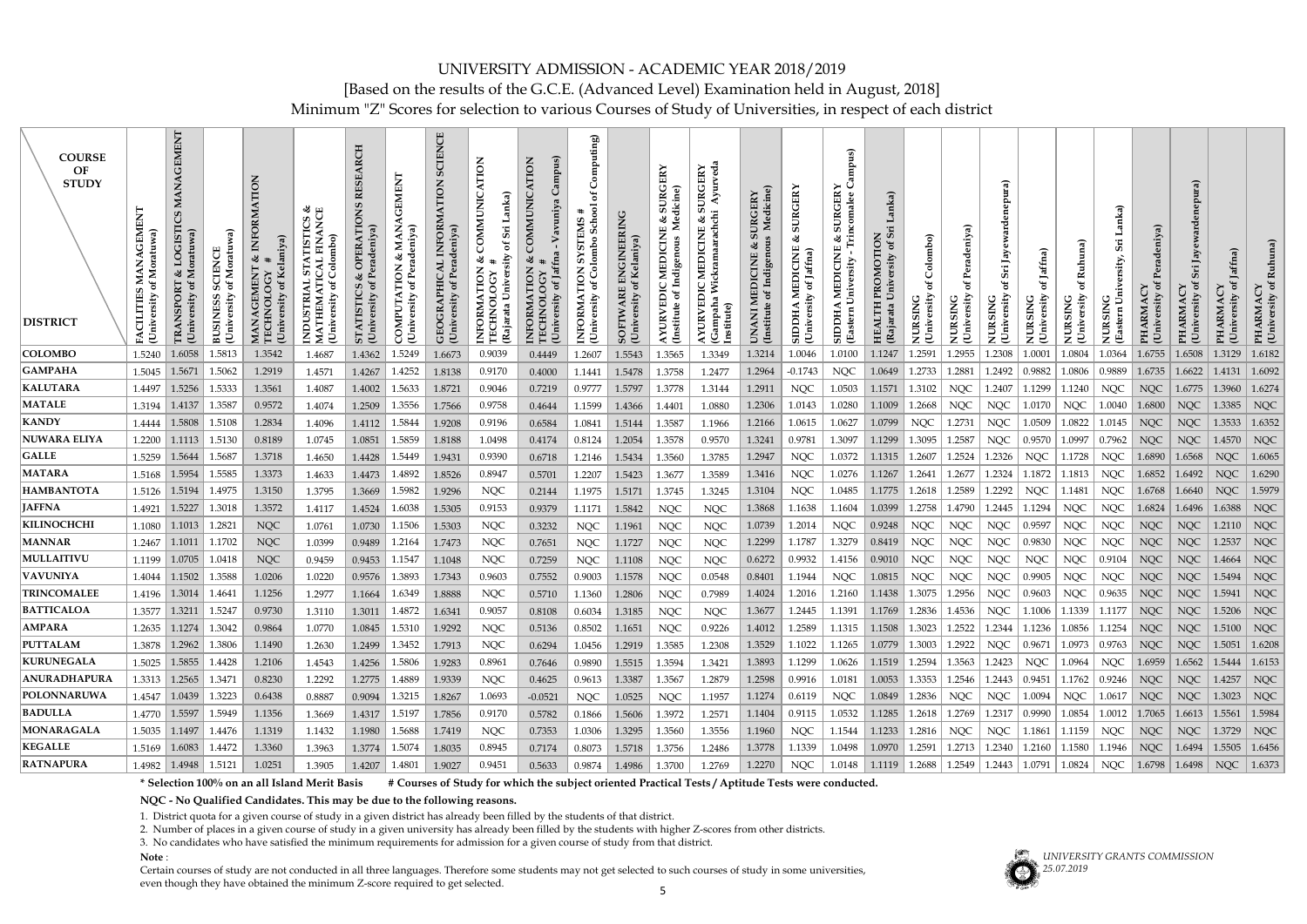Minimum "Z" Scores for selection to various Courses of Study of Universities, in respect of each district

| <b>COURSE</b><br>OF<br><b>STUDY</b><br><b>DISTRICT</b> | CIENCES<br>Ō<br>TORY<br><b>BOR</b><br>MEDICAL<br>University | <b>SCIENCES</b><br>lenepura)<br>eward<br>LABORATORY<br>Jay<br>Sri<br>ិដ<br>MEDICAL I<br>University | <b>SCIENCES</b><br><b>LABORATORY</b><br>of Jaffna)<br>$[University]% \label{thm:main} \includegraphics[width=0.8\columnwidth]{figures/t} \caption{The average of the number of samples of the data set. The average of the data set, the standard deviation of the data set, the standard deviation of the data set, and the standard deviation of the data set, and the standard deviation of the data set, and the standard deviation of the data set, and the standard deviation of the data set, and the standard deviation of the data set, and the standard deviation of the data set. The average of the data set, the standard deviation of the data set, the standard deviation of the data set, and the standard deviation of the data set, and the standard deviation of the data set. The average of the data set, the standard deviation of the data set, the standard deviation of the data set, and the standard deviation of the data set. The average of the data set, the standard deviation of the data set, the standard deviation of the data set, and the standard deviation of$<br><b>MEDICAL</b> | CIENC<br>Ō<br>TORY<br>Ruhuna)<br><b>BORA</b><br>ð<br><b>University</b><br><b>MEDICA</b> | of Peradeniya)<br>(University<br>RADIOGR | Colombo)<br>ď<br><b>University</b><br><b>OIS</b><br>PHY | THERAPY<br>Pera<br>$\overline{\text{O}}$<br>Unive<br>NHd | <b>ZON</b><br>(University of Kelaniya)<br><b>ONMENTAL</b><br>ن<br>ENVIR | CHS<br><b>CIEN</b><br>S<br><b>ARINE</b><br>Ruhuna)<br>ಳ<br>ិ<br><b>FISHERIES</b><br>(University | CES<br>EN<br>Ruhuna<br>$\tau$<br>(Univer | of Peradeniya)<br>(University<br>ANIM. | EMENT<br>anka)<br>⋖<br>U.<br>ð<br>PRODUCTION<br>University<br>Ξ<br>(Wayamba<br><b>TECHI</b><br>FOOD<br>త | nka)<br><b>GEMEN</b><br>$\sin$<br>ď<br>University<br>MAN<br><b>BUSINESS</b><br>(Sabaragamuw<br>FOOD | INFORMATION<br>Sri<br>EUSL)<br>ଧ୍ୟ<br>$\overline{S}$<br><b>GEMENT</b><br>OLOG<br>MANA<br>TECHN<br>(South | SM<br>anka)<br>j٥<br>TION<br>Sri<br>$\sigma$<br>University<br>INFORM<br>ഷ്<br>(Sabaragamuwa<br>COMPUTING | Lanka)<br>Sri<br>University<br>TION<br>(Sabaragamuw<br><b>INDISKHI</b> | ⋕<br>EMENT<br>denepura)<br>ಳ<br>Jay<br>Sii<br>(Univer<br><b>SPOR</b> | ∗<br>Lanka)<br><b>AGEMENT</b><br>Sri<br>ď<br>MAN<br>University<br>త<br><b>SCIENCE</b><br>(Sabaragamuwa<br><b>SPORTS</b> | ᆥ<br><b>SCIENCES</b><br>Kelaniya)<br><b>HEARING</b><br>đ<br>☆<br>(University<br><b>SPEECH</b> | AGEMENT<br>nka)<br>≻<br>ЦR<br>Sii.<br>ď<br><b>HOSPIT</b><br>త<br>ニ<br><b>TOURISM</b><br>Rajar | AGEMENT<br>Lanka)<br>of Sri<br>University<br>HOSPITAL<br>TOURISM & HO<br>(Sabaragamuwa l | $\mathfrak{S}$<br>$\circ$<br>RESOURCE<br>& TECHNOL<br>Ruhuna)<br><b>AGRICULTURAL</b><br>MANACEMENT<br>ď<br><b>University</b> | <b>GEMEN</b><br>MAN<br>Ruhuna)<br><b>BUSINESS</b><br><b>University</b><br>AGRI | TECHNOLOGY<br>Ruhuna)<br>đ<br>(University<br><b>GREEN</b> | anka)<br>Ĵ<br><b>TECHNOLOG</b><br>ersity<br>Univ<br>æ<br>ঔ<br>Wella<br><b>SCIENCE</b><br>(Uva | <b>TECHNOLOG</b><br>of Sri Lanka)<br>&<br>COMPUTER SCIENCE &<br>(Uva Wellassa University |
|--------------------------------------------------------|-------------------------------------------------------------|----------------------------------------------------------------------------------------------------|--------------------------------------------------------------------------------------------------------------------------------------------------------------------------------------------------------------------------------------------------------------------------------------------------------------------------------------------------------------------------------------------------------------------------------------------------------------------------------------------------------------------------------------------------------------------------------------------------------------------------------------------------------------------------------------------------------------------------------------------------------------------------------------------------------------------------------------------------------------------------------------------------------------------------------------------------------------------------------------------------------------------------------------------------------------------------------------------------------------------------|-----------------------------------------------------------------------------------------|------------------------------------------|---------------------------------------------------------|----------------------------------------------------------|-------------------------------------------------------------------------|-------------------------------------------------------------------------------------------------|------------------------------------------|----------------------------------------|----------------------------------------------------------------------------------------------------------|-----------------------------------------------------------------------------------------------------|----------------------------------------------------------------------------------------------------------|----------------------------------------------------------------------------------------------------------|------------------------------------------------------------------------|----------------------------------------------------------------------|-------------------------------------------------------------------------------------------------------------------------|-----------------------------------------------------------------------------------------------|-----------------------------------------------------------------------------------------------|------------------------------------------------------------------------------------------|------------------------------------------------------------------------------------------------------------------------------|--------------------------------------------------------------------------------|-----------------------------------------------------------|-----------------------------------------------------------------------------------------------|------------------------------------------------------------------------------------------|
| <b>COLOMBO</b>                                         | 1.7542                                                      | 1.7387                                                                                             | 1.4466                                                                                                                                                                                                                                                                                                                                                                                                                                                                                                                                                                                                                                                                                                                                                                                                                                                                                                                                                                                                                                                                                                                   | 1.7034                                                                                  | 1.6274                                   | 1.7749                                                  | 1.7643                                                   | 1.3324                                                                  | 1.2476                                                                                          | 1.2285                                   | 1.2978                                 | 1.3284                                                                                                   | 1.3267                                                                                              | 1.3458                                                                                                   | 1.1101                                                                                                   | 0.4961                                                                 | 0.9413                                                               | 0.7192                                                                                                                  | 1.2810                                                                                        | 1.4569                                                                                        | 1.3972                                                                                   | 1.2043                                                                                                                       | 1.2362                                                                         | 1.3495                                                    | 1.1654                                                                                        | 1.0815                                                                                   |
| <b>GAMPAHA</b>                                         | 1.7499                                                      | 1.7373                                                                                             | 1.5417                                                                                                                                                                                                                                                                                                                                                                                                                                                                                                                                                                                                                                                                                                                                                                                                                                                                                                                                                                                                                                                                                                                   | 1.7241                                                                                  | 1.6319                                   | <b>NQC</b>                                              | 1.7544                                                   | 1.2962                                                                  | 1.2420                                                                                          | 1.2029                                   | 1.2214                                 | 1.3336                                                                                                   | 1.3159                                                                                              | 1.3373                                                                                                   | 1.0980                                                                                                   | 0.4487                                                                 | 0.9358                                                               | 0.7347                                                                                                                  | 1.3439                                                                                        | 1.3657                                                                                        | 1.4183                                                                                   | 1.1661                                                                                                                       | 1.2306                                                                         | 1.2881                                                    | 1.1708                                                                                        | 0.9772                                                                                   |
| KALUTARA                                               | 1.7517                                                      | 1.7418                                                                                             | 1.5878                                                                                                                                                                                                                                                                                                                                                                                                                                                                                                                                                                                                                                                                                                                                                                                                                                                                                                                                                                                                                                                                                                                   | 1.7007                                                                                  | 1.4824                                   | 1.7897                                                  | 1.7609                                                   | 1.2771                                                                  | 1.2315                                                                                          | 1.2912                                   | 1.3284                                 | 1.3569                                                                                                   | 1.3301                                                                                              | 1.5111                                                                                                   | 1.1056                                                                                                   | 0.5658                                                                 | <b>NQC</b>                                                           | 0.6456                                                                                                                  | 1.1497                                                                                        | 1.3819                                                                                        | 1.4290                                                                                   | 1.2276                                                                                                                       | 1.2501                                                                         | 1.3027                                                    | 1.1292                                                                                        | 1.0268                                                                                   |
| <b>MATALE</b>                                          | 1.7647                                                      | 1.7501                                                                                             | 1.6193                                                                                                                                                                                                                                                                                                                                                                                                                                                                                                                                                                                                                                                                                                                                                                                                                                                                                                                                                                                                                                                                                                                   | 1.7135                                                                                  | 1.6105                                   | 1.7766                                                  | <b>NQC</b>                                               | 1.2431                                                                  | 1.1252                                                                                          | 1.0215                                   | 1.2915                                 | 1.2225                                                                                                   | 1.1928                                                                                              | 1.5467                                                                                                   | 1.1581                                                                                                   | 0.8920                                                                 | 0.9306                                                               | 1.0858                                                                                                                  | 1.3978                                                                                        | 1.4004                                                                                        | 1.4505                                                                                   | 1.1375                                                                                                                       | 1.1890                                                                         | 1.1231                                                    | 1.1317                                                                                        | 0.9055                                                                                   |
| <b>KANDY</b><br><b>NUWARA ELIYA</b>                    | 1.7526                                                      | 1.7373                                                                                             | 1.6838                                                                                                                                                                                                                                                                                                                                                                                                                                                                                                                                                                                                                                                                                                                                                                                                                                                                                                                                                                                                                                                                                                                   | 1.7002                                                                                  | 1.6269                                   | <b>NQC</b>                                              | 1.7573                                                   | 1.2944                                                                  | 1.2133                                                                                          | 1.2126                                   | 1.3502                                 | 1.3102                                                                                                   | 1.2847                                                                                              | 1.4649                                                                                                   | 1.0711                                                                                                   | 0.6989                                                                 | 0.9327                                                               | 0.6015                                                                                                                  | 1.3098                                                                                        | 1.3876                                                                                        | 1.4089                                                                                   | 1.1773                                                                                                                       | 1.1975                                                                         | 1.3131                                                    | 1.1809                                                                                        | 1.1613<br>0.8666                                                                         |
| <b>GALLE</b>                                           | <b>NQC</b>                                                  | <b>NQC</b>                                                                                         | 1.4981<br>1.6937                                                                                                                                                                                                                                                                                                                                                                                                                                                                                                                                                                                                                                                                                                                                                                                                                                                                                                                                                                                                                                                                                                         | <b>NQC</b>                                                                              | 1.5588                                   | <b>NQC</b>                                              | 1.5703                                                   | 1.2519                                                                  | 1.2068                                                                                          | 0.9905                                   | 1.1546                                 | 1.2164                                                                                                   | 1.1256                                                                                              | 1.4212                                                                                                   | 1.0428                                                                                                   | 0.8450                                                                 | <b>NQC</b>                                                           | $-0.0075$                                                                                                               | 1.3745                                                                                        | 1.4607                                                                                        | 1.4599                                                                                   | 1.0714                                                                                                                       | 1.1042                                                                         | 1.1919                                                    | 0.9903                                                                                        |                                                                                          |
| <b>MATARA</b>                                          | 1.7533                                                      | 1.7407<br>1.7414                                                                                   |                                                                                                                                                                                                                                                                                                                                                                                                                                                                                                                                                                                                                                                                                                                                                                                                                                                                                                                                                                                                                                                                                                                          | 1.7182                                                                                  | 1.5491<br>1.6265                         | 1.7814<br>1.7821                                        | 1.8484<br>1.8147                                         | 1.3353                                                                  | 1.2472<br>1.2560                                                                                | 1.2976<br>1.3066                         | 1.3697                                 | 1.3821<br>1.3628                                                                                         | 1.3314<br>1.3302                                                                                    | 1.3986                                                                                                   | 1.1806                                                                                                   | 0.6998                                                                 | 1.0705                                                               | 0.7021                                                                                                                  | 1.2850                                                                                        | 1.4285                                                                                        | 1.4291                                                                                   | 1.1757                                                                                                                       | 1.2967                                                                         | 1.3443                                                    | 1.1523                                                                                        | 1.1038<br>1.2580                                                                         |
| <b>HAMBANTOTA</b>                                      | 1.7744<br><b>NQC</b>                                        | <b>NQC</b>                                                                                         | <b>NQC</b><br><b>NQC</b>                                                                                                                                                                                                                                                                                                                                                                                                                                                                                                                                                                                                                                                                                                                                                                                                                                                                                                                                                                                                                                                                                                 | 1.7175<br>1.7004                                                                        | 1.6265                                   | <b>NQC</b>                                              | 1.7384                                                   | 1.3488<br>1.3380                                                        | 1.2347                                                                                          | 1.2908                                   | 1.3637<br>1.3592                       | 1.3358                                                                                                   | 1.2807                                                                                              | 1.3833<br>1.3899                                                                                         | 1.1479<br>1.1608                                                                                         | 0.7497<br>0.7966                                                       | 0.9840<br>0.9701                                                     | <b>NQC</b><br>0.7286                                                                                                    | 1.2863<br>0.6899                                                                              | <b>NQC</b><br>1.3644                                                                          | 1.4551<br>1.4857                                                                         | 1.2461<br>1.2066                                                                                                             | 1.2964<br>1.2861                                                               | 1.3475<br>1.2913                                          | 1.2573<br>1.1834                                                                              | 1.1542                                                                                   |
| <b>JAFFNA</b>                                          | 1.7531                                                      | 1.7463                                                                                             | 1.7292                                                                                                                                                                                                                                                                                                                                                                                                                                                                                                                                                                                                                                                                                                                                                                                                                                                                                                                                                                                                                                                                                                                   | <b>NQC</b>                                                                              | 1.6197                                   | 1.7762                                                  | <b>NQC</b>                                               | 1.2985                                                                  | 0.9601                                                                                          | 1.1800                                   | 1.2820                                 | 1.3432                                                                                                   | 1.2251                                                                                              | 1.4006                                                                                                   | 1.1750                                                                                                   | 0.2656                                                                 | <b>NQC</b>                                                           | 0.7067                                                                                                                  | 1.1436                                                                                        | 1.2721                                                                                        | <b>NQC</b>                                                                               | 0.9680                                                                                                                       | 0.9709                                                                         | 1.2596                                                    | 1.2441                                                                                        | 1.2545                                                                                   |
| KILINOCHCHI                                            | <b>NQC</b>                                                  | <b>NQC</b>                                                                                         | 1.2650                                                                                                                                                                                                                                                                                                                                                                                                                                                                                                                                                                                                                                                                                                                                                                                                                                                                                                                                                                                                                                                                                                                   | <b>NQC</b>                                                                              | 1.1933                                   | <b>NQC</b>                                              | 1.2384                                                   | 0.7182                                                                  | 0.5465                                                                                          | 0.8369                                   | 0.8327                                 | 0.9028                                                                                                   | 1.0991                                                                                              | 1.4565                                                                                                   | 0.6147                                                                                                   | <b>NQC</b>                                                             | <b>NQC</b>                                                           | <b>NQC</b>                                                                                                              | 0.0971                                                                                        | 1.0703                                                                                        | <b>NQC</b>                                                                               | 1.0031                                                                                                                       | 0.4837                                                                         | 0.8203                                                    | 0.9157                                                                                        | 0.8360                                                                                   |
| <b>MANNAR</b>                                          | <b>NQC</b>                                                  | <b>NQC</b>                                                                                         | 1.4378                                                                                                                                                                                                                                                                                                                                                                                                                                                                                                                                                                                                                                                                                                                                                                                                                                                                                                                                                                                                                                                                                                                   | <b>NQC</b>                                                                              | 1.4824                                   | <b>NQC</b>                                              | 1.5660                                                   | 0.9887                                                                  | 1.0035                                                                                          | 0.8061                                   | 0.9741                                 | 1.0388                                                                                                   | 0.8124                                                                                              | 1.3534                                                                                                   | 1.0108                                                                                                   | 0.2883                                                                 | <b>NQC</b>                                                           | 0.7192                                                                                                                  | <b>NQC</b>                                                                                    | 1.3694                                                                                        | <b>NQC</b>                                                                               | 0.6717                                                                                                                       | 0.5862                                                                         | 0.6577                                                    | 0.7254                                                                                        | 0.7610                                                                                   |
| MULLAITIVU                                             | <b>NQC</b>                                                  | <b>NQC</b>                                                                                         | 1.4763                                                                                                                                                                                                                                                                                                                                                                                                                                                                                                                                                                                                                                                                                                                                                                                                                                                                                                                                                                                                                                                                                                                   | <b>NQC</b>                                                                              | 1.4680                                   | <b>NQC</b>                                              | 1.5006                                                   | 0.8985                                                                  | 0.8682                                                                                          | 0.8236                                   | 0.8742                                 | 0.6348                                                                                                   | 1.0415                                                                                              | 1.1298                                                                                                   | 0.5248                                                                                                   | <b>NQC</b>                                                             | <b>NQC</b>                                                           | 0.9109                                                                                                                  | <b>NQC</b>                                                                                    | 1.0564                                                                                        | <b>NQC</b>                                                                               | 0.5654                                                                                                                       | 0.5944                                                                         | 0.6582                                                    | 0.9196                                                                                        | 0.8166                                                                                   |
| <b>VAVUNIYA</b>                                        | <b>NQC</b>                                                  | 1.7539                                                                                             | 1.5950                                                                                                                                                                                                                                                                                                                                                                                                                                                                                                                                                                                                                                                                                                                                                                                                                                                                                                                                                                                                                                                                                                                   | <b>NQC</b>                                                                              | 1.5152                                   | <b>NQC</b>                                              | 1.6076                                                   | 1.0777                                                                  | 0.5914                                                                                          | 0.7669                                   | 0.7396                                 | 1.1191                                                                                                   | 1.1387                                                                                              | 1.5779                                                                                                   | 0.8376                                                                                                   | 0.3125                                                                 | <b>NQC</b>                                                           | 0.8973                                                                                                                  | 0.6207                                                                                        | 1.1960                                                                                        | <b>NQC</b>                                                                               | 0.9233                                                                                                                       | 0.5786                                                                         | 0.8347                                                    | 0.7782                                                                                        | 0.7723                                                                                   |
| <b>TRINCOMALEE</b>                                     | <b>NQC</b>                                                  | <b>NQC</b>                                                                                         | 1.6076                                                                                                                                                                                                                                                                                                                                                                                                                                                                                                                                                                                                                                                                                                                                                                                                                                                                                                                                                                                                                                                                                                                   | <b>NQC</b>                                                                              | 1.6195                                   | <b>NQC</b>                                              | 1.6229                                                   | 1.2312                                                                  | 0.9305                                                                                          | 1.1081                                   | 1.1090                                 | 1.3853                                                                                                   | 1.0338                                                                                              | 1.5777                                                                                                   | 1.0718                                                                                                   | 0.6913                                                                 | <b>NQC</b>                                                           | 0.5288                                                                                                                  | 1.4534                                                                                        | 1.3650                                                                                        | <b>NQC</b>                                                                               | 0.7670                                                                                                                       | 1.1458                                                                         | 1.0824                                                    | 1.1004                                                                                        | 1.1787                                                                                   |
| <b>BATTICALOA</b>                                      | <b>NQC</b>                                                  | <b>NQC</b>                                                                                         | 1.5937                                                                                                                                                                                                                                                                                                                                                                                                                                                                                                                                                                                                                                                                                                                                                                                                                                                                                                                                                                                                                                                                                                                   | <b>NOC</b>                                                                              | 1.6269                                   | <b>NOC</b>                                              | 1.6341                                                   | 1.2225                                                                  | 1.2475                                                                                          | 1.2574                                   | 1.2612                                 | 1.3277                                                                                                   | 0.9485                                                                                              | 1.5202                                                                                                   | 1.1250                                                                                                   | 0.4641                                                                 | <b>NOC</b>                                                           | 0.1553                                                                                                                  | 1.3900                                                                                        | 1.1240                                                                                        | <b>NQC</b>                                                                               | 1.0388                                                                                                                       | 1.2108                                                                         | 1.1061                                                    | 1.1040                                                                                        | 1.1072                                                                                   |
| <b>AMPARA</b>                                          | <b>NQC</b>                                                  | <b>NQC</b>                                                                                         | 1.5633                                                                                                                                                                                                                                                                                                                                                                                                                                                                                                                                                                                                                                                                                                                                                                                                                                                                                                                                                                                                                                                                                                                   | <b>NQC</b>                                                                              | 1.6033                                   | <b>NQC</b>                                              | 1.6101                                                   | 1.3488                                                                  | 1.0208                                                                                          | 0.9979                                   | 1.1966                                 | 1.2005                                                                                                   | 0.9884                                                                                              | 1.5660                                                                                                   | 1.0346                                                                                                   | 0.9347                                                                 | <b>NQC</b>                                                           | 0.8585                                                                                                                  | 1.0183                                                                                        | 1.2417                                                                                        | 1.4932                                                                                   | 0.9264                                                                                                                       | 1.0166                                                                         | 1.1222                                                    | 1.1971                                                                                        | 1.0928                                                                                   |
| <b>PUTTALAM</b>                                        | NQC                                                         | <b>NQC</b>                                                                                         | 1.5489                                                                                                                                                                                                                                                                                                                                                                                                                                                                                                                                                                                                                                                                                                                                                                                                                                                                                                                                                                                                                                                                                                                   | <b>NQC</b>                                                                              | 1.6418                                   | <b>NQC</b>                                              | 1.6553                                                   | 1.3190                                                                  | 1.1339                                                                                          | 1.0219                                   | 1.2038                                 | 1.2951                                                                                                   | 1.2016                                                                                              | 1.4222                                                                                                   | 1.0178                                                                                                   | 0.8621                                                                 | 0.9338                                                               | 0.6291                                                                                                                  | 0.3938                                                                                        | 1.3368                                                                                        | 1.3984                                                                                   | 1.1033                                                                                                                       | 1.0712                                                                         | 1.2429                                                    | 1.0955                                                                                        | 1.0052                                                                                   |
| <b>KURUNEGALA</b>                                      | 1.7479                                                      | 1.7380                                                                                             | 1.6654                                                                                                                                                                                                                                                                                                                                                                                                                                                                                                                                                                                                                                                                                                                                                                                                                                                                                                                                                                                                                                                                                                                   | 1.7092                                                                                  | 1.6350                                   | <b>NQC</b>                                              | 1.7652                                                   | 1.3212                                                                  | 1.2524                                                                                          | 1.2744                                   | 1.3007                                 | 1.3351                                                                                                   | 1.3301                                                                                              | 1.4700                                                                                                   | 1.1263                                                                                                   |                                                                        | $0.6894 \mid 0.9406$                                                 | 0.7556                                                                                                                  | 0.9669                                                                                        | 1.4592                                                                                        | 1.4333                                                                                   | 1.2200                                                                                                                       | 1.2785                                                                         | 1.3520                                                    | 1.1409                                                                                        | 1.0141                                                                                   |
| <b>ANURADHAPURA</b>                                    | <b>NQC</b>                                                  | <b>NQC</b>                                                                                         | 1.5705                                                                                                                                                                                                                                                                                                                                                                                                                                                                                                                                                                                                                                                                                                                                                                                                                                                                                                                                                                                                                                                                                                                   | <b>NQC</b>                                                                              | 1.5339                                   | <b>NQC</b>                                              | 1.5835                                                   | 1.2337                                                                  | 1.0824                                                                                          | 1.2137                                   | 1.3666                                 | 1.3643                                                                                                   | 1.3149                                                                                              | 1.4518                                                                                                   | 1.0137                                                                                                   |                                                                        | $0.6745$ 0.9414                                                      | 0.8339                                                                                                                  | 1.5037                                                                                        | 1.3622                                                                                        | 1.5161                                                                                   | 1.1054                                                                                                                       | 1.2661                                                                         | 1.1589                                                    | 1.0377                                                                                        | 0.8441                                                                                   |
| <b>POLONNARUWA</b>                                     | <b>NQC</b>                                                  | <b>NQC</b>                                                                                         | 1.3518                                                                                                                                                                                                                                                                                                                                                                                                                                                                                                                                                                                                                                                                                                                                                                                                                                                                                                                                                                                                                                                                                                                   | <b>NQC</b>                                                                              | 1.4075                                   | <b>NQC</b>                                              | 1.3540                                                   | 1.2182                                                                  | 0.9568                                                                                          | 0.9660                                   | 0.9435                                 | 1.2560                                                                                                   | 1.1855                                                                                              | 1.4126                                                                                                   | 0.7768                                                                                                   | 0.7231                                                                 | 0.9950                                                               | <b>NQC</b>                                                                                                              | <b>NQC</b>                                                                                    | 1.3268                                                                                        | <b>NQC</b>                                                                               | 0.9441                                                                                                                       | 1.0318                                                                         | 1.0660                                                    | 0.7751                                                                                        | 0.4719                                                                                   |
| <b>BADULLA</b>                                         | <b>NQC</b>                                                  | <b>NQC</b>                                                                                         | 1.6465                                                                                                                                                                                                                                                                                                                                                                                                                                                                                                                                                                                                                                                                                                                                                                                                                                                                                                                                                                                                                                                                                                                   | <b>NQC</b>                                                                              | 1.6436                                   | <b>NQC</b>                                              | 1.6786                                                   | 1.3182                                                                  | 1.1939                                                                                          | 1.1916                                   | 1.3574                                 | 1.1856                                                                                                   | 1.2094                                                                                              | 1.4671                                                                                                   | 1.1241                                                                                                   |                                                                        | $0.7743$ 1.0882                                                      | 0.8655                                                                                                                  | 0.9228                                                                                        | 1.4136                                                                                        | 1.4155                                                                                   | 1.1258                                                                                                                       | 1.2562                                                                         | 1.3544                                                    | 1.1301                                                                                        | 1.0494                                                                                   |
| <b>MONARAGALA</b>                                      | NQC                                                         | <b>NQC</b>                                                                                         | 1.4104                                                                                                                                                                                                                                                                                                                                                                                                                                                                                                                                                                                                                                                                                                                                                                                                                                                                                                                                                                                                                                                                                                                   | <b>NQC</b>                                                                              | 1.3106                                   | <b>NQC</b>                                              | 1.4788                                                   | 1.3120                                                                  | 1.1222                                                                                          | 1.1836                                   | 1.1377                                 | 1.2731                                                                                                   | 1.2619                                                                                              | 1.3713                                                                                                   | 1.0214                                                                                                   |                                                                        | $0.7390$ 1.1999                                                      | $-0.0606$                                                                                                               | 1.1980                                                                                        | 1.3433                                                                                        | <b>NQC</b>                                                                               | 1.2310                                                                                                                       | 1.1840                                                                         | 1.2674                                                    | 1.1092                                                                                        | 0.8169                                                                                   |
| <b>KEGALLE</b>                                         | <b>NQC</b>                                                  | <b>NQC</b>                                                                                         | 1.6101                                                                                                                                                                                                                                                                                                                                                                                                                                                                                                                                                                                                                                                                                                                                                                                                                                                                                                                                                                                                                                                                                                                   | <b>NQC</b>                                                                              | 1.6339                                   | <b>NQC</b>                                              | 1.7052                                                   | 1.3178                                                                  | 1.2645                                                                                          | 1.2888                                   | 1.3688                                 | 1.3333                                                                                                   | 1.3047                                                                                              | 1.4332                                                                                                   | 1.0527                                                                                                   | 0.9297                                                                 | 1.0103                                                               | 0.9353                                                                                                                  | 1.2099                                                                                        | 1.3488                                                                                        | 1.4048                                                                                   | 1.2075                                                                                                                       | 1.2911                                                                         | 1.2947                                                    | 1.0766                                                                                        | $\mid$ 1.2270                                                                            |
| <b>RATNAPURA</b>                                       | 1.7533                                                      | 1.7420                                                                                             | 1.6955                                                                                                                                                                                                                                                                                                                                                                                                                                                                                                                                                                                                                                                                                                                                                                                                                                                                                                                                                                                                                                                                                                                   | 1.6998                                                                                  | 1.6447                                   | <b>NQC</b>                                              | 1.7440                                                   | 1.3198                                                                  | 1.2337                                                                                          | 1.3037                                   | 1.3495                                 | 1.3457                                                                                                   | 1.3157                                                                                              | 1.3515                                                                                                   | 1.1088                                                                                                   | $0.9088$   1.0021                                                      |                                                                      | 0.6845                                                                                                                  | 0.9779                                                                                        | <b>NQC</b>                                                                                    | 1.3971                                                                                   | 1.2292                                                                                                                       | 1.2769                                                                         | 1.3400                                                    |                                                                                               | $1.2259$ 1.0183                                                                          |

**\* Selection 100% on an all Island Merit Basis # Courses of Study for which the subject oriented Practical Tests / Aptitude Tests were conducted.**

**NQC - No Qualified Candidates. This may be due to the following reasons.**

1. District quota for a given course of study in a given district has already been filled by the students of that district.

2. Number of places in a given course of study in a given university has already been filled by the students with higher Z-scores from other districts.

3. No candidates who have satisfied the minimum requirements for admission for a given course of study from that district.

**Note** :

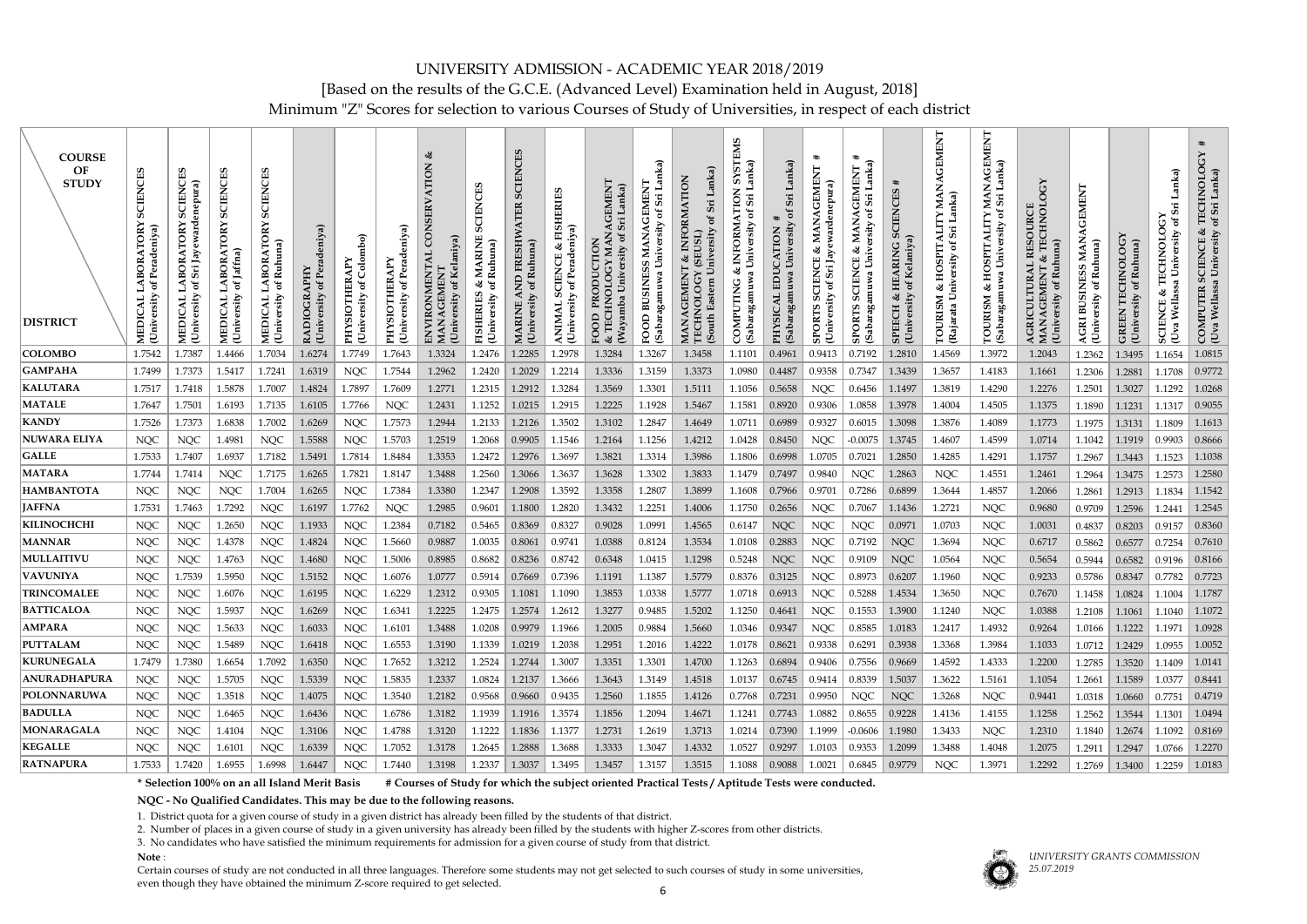### UNIVERSITY ADMISSION - ACADEMIC YEAR 2018/2019 [Based on the results of the G.C.E. (Advanced Level) Examination held in August, 2018] Minimum "Z" Scores for selection to various Courses of Study of Universities, in respect of each district

| <b>COURSE</b><br>OF<br><b>STUDY</b><br><b>DISTRICT</b> | $\ddot{}$<br>屲<br><b>LNID</b><br>$\sum_{\mathbf{S}}$<br>≅ ຮ<br>ಳ<br>REPRENEURSHIP<br>Uva | Lanka)<br>Sri<br>ðf<br>rsity<br>SCIENCE<br>⋗<br>(Uva | anka)<br>Sii<br>ិច<br>AGRICULTURE<br>Univ<br>EXPORT<br>(Uva | $\overline{5}$<br>Lanka)<br>Sri<br>$\sigma$<br>Univ<br>Wellassa<br>(Uva | nka)<br>INFORMATION<br>Sii<br>ð<br>ersity<br>Univ<br><b>INDUSTRIAL</b><br>Wellassa<br>(Uva | Lanka)<br>$\mathfrak{b}$<br>ersity<br>(Uva Wellassa<br>Õ<br>IOI<br><b>MINER</b><br>TECHI | <b>A50</b><br>NOL<br>TECHI<br>ersity<br><b>SOURCES</b><br>RE<br>TС<br>$\blacktriangleleft$<br>AQU.<br>(Uva | nka)<br>K TECHNOLOG<br>DDITION<br>Sri<br>ð<br>University<br>LATEX<br>LUE AL<br>Wellassa<br>PALM<br>AND V<br>(Uva | ੋੜੋਂ<br>$\overline{ }$<br>E<br>Si<br>$\sigma$<br>TOURISM<br>University<br>HOSPITALITY,<br>Wellassa<br>(Uva | $\chi$<br>TECHNOL<br>Colombo)<br><b>ENGINEERING</b><br>(Univ | rdenepu<br>TECHNOLOGY<br>Sri Jayewa<br><b>ENGINEERING</b><br>Univer | <b>TECHNOLOGY</b><br>Kelaniya<br>(Univer                    | ن<br>TECHNOL<br>Jaffna)<br><b>ENGINEERING</b><br>ð<br>Unive | TECHNOLOGY<br><b>ENGENERING</b><br>(Uni | nka)<br>ENGINEERING<br>(Rajara | nka)<br>Sri<br><b>TECHNOLOGY</b><br>University of<br><b>ENGINEERING</b><br>(Sabaragamuwa | 10G<br>Ö<br>GIN<br>叾 | C<br><b>TECHNOL</b><br>University<br>ENGINEERING<br>Uva                     | <b>TECHNOLOGY</b><br>Colombo)<br><b>BIOSYSTEMS</b><br>ď<br>ersity<br>(Univ | Jayewardenep<br>TECHNOI<br>Sii<br>ೆ<br>Univ<br><b>BIOS</b>                                                                                             | <b>TECHNOLOG</b><br>of Jaffna)<br><b>BIOSYSTEMS</b><br>Unive | ECHN<br>Ruhun<br><b>EMS</b><br>ď<br>$\overline{\text{Univ}}$<br><b>BIO</b> | TECHNOLOGY<br>Lanka)<br>Sii<br>ersity<br>TEMS<br>Univ<br>(Eastern<br><b>BIOS</b> | Sii<br>TECHNOLOGY<br>`ಕ<br><b>TEMS</b><br>South<br><b>BIOS</b> | Sri Lanka)<br>$\overline{5}$<br>ೆಕ<br>ersity<br>Univ<br>(Rajarata | anka)<br>Sii<br>ď<br><b>TECHNOLOG</b><br>ersity<br>Univ<br>$m$ uw<br><b>TEMS</b><br><b>BIOS</b><br>(Sab | <b>TECHNOLOG</b><br><b>EMS</b><br>BIOS <sup>-</sup> | Lanka<br><b>BIOSYSTEMS TECHNOLOGY</b><br>(Uva Wellassa University of Sri |
|--------------------------------------------------------|------------------------------------------------------------------------------------------|------------------------------------------------------|-------------------------------------------------------------|-------------------------------------------------------------------------|--------------------------------------------------------------------------------------------|------------------------------------------------------------------------------------------|------------------------------------------------------------------------------------------------------------|------------------------------------------------------------------------------------------------------------------|------------------------------------------------------------------------------------------------------------|--------------------------------------------------------------|---------------------------------------------------------------------|-------------------------------------------------------------|-------------------------------------------------------------|-----------------------------------------|--------------------------------|------------------------------------------------------------------------------------------|----------------------|-----------------------------------------------------------------------------|----------------------------------------------------------------------------|--------------------------------------------------------------------------------------------------------------------------------------------------------|--------------------------------------------------------------|----------------------------------------------------------------------------|----------------------------------------------------------------------------------|----------------------------------------------------------------|-------------------------------------------------------------------|---------------------------------------------------------------------------------------------------------|-----------------------------------------------------|--------------------------------------------------------------------------|
| <b>COLOMBO</b>                                         | 1.2646                                                                                   | 1.0559                                               | 1.0716                                                      | 1.0685                                                                  | 1.1506                                                                                     | 1.1200                                                                                   | 1.0503                                                                                                     | 1.0469                                                                                                           | 1.2305                                                                                                     | 1.9711                                                       | 2.0910                                                              | 1.8111                                                      | 1.2905                                                      | 1.5834                                  | 1.2631                         | 1.3343                                                                                   | 1.4993               | 1.2798                                                                      | 1.7817                                                                     | 2.0135                                                                                                                                                 | 1.1479                                                       | 1.6621                                                                     | 1.0209                                                                           | 1.0485                                                         | 1.3364                                                            | 1.3141                                                                                                  | 1.5751                                              | 1.3860                                                                   |
| <b>GAMPAHA</b>                                         |                                                                                          | 1.2630 0.9999                                        | 1.0727                                                      | 0.9909                                                                  | 1.1569                                                                                     | 1.1263                                                                                   | 1.0404                                                                                                     | 0.9815                                                                                                           | 1.2057                                                                                                     | 1.9809                                                       | 2.0994                                                              | 1.7999                                                      | 1.3810                                                      | 1.5939                                  | 1.3168                         | 1.3578                                                                                   | 1.5013               | 1.4119                                                                      | 1.7889                                                                     | 2.1040                                                                                                                                                 | 1.1720                                                       | <b>NQC</b>                                                                 | 1.0360                                                                           | 1.0403                                                         | 1.3136                                                            | 1.3264                                                                                                  | 1.5543                                              | 1.3373                                                                   |
| <b>KALUTARA</b>                                        | 1.2078                                                                                   | 1.0694                                               | 1.0907                                                      | 1.0680                                                                  | 0.9803                                                                                     | 1.0903                                                                                   | 1.0674                                                                                                     | 1.0499                                                                                                           | 1.2095                                                                                                     | 1.9051                                                       | 2.0458                                                              | 1.8051                                                      | 1.2095                                                      |                                         | $1.5873$   1.2905              | 1.3920                                                                                   | 1.5109               | 1.2021                                                                      | 1.8130                                                                     | 2.0288                                                                                                                                                 | <b>NQC</b>                                                   | 1.6152                                                                     | 1.0415                                                                           | 1.0467                                                         | 1.3056                                                            | 1.3170                                                                                                  | 1.5799                                              | 1.3914                                                                   |
| <b>MATALE</b>                                          |                                                                                          | $1.1827$   1.0248                                    | 1.0666                                                      | 0.9970                                                                  | 1.2080                                                                                     | 1.0624                                                                                   | 1.0010                                                                                                     | 0.9957                                                                                                           | 1.2697                                                                                                     | 1.9121                                                       | 2.1138                                                              | 1.8563                                                      | NQC                                                         | 1.5988                                  | 1.3964                         | <b>NQC</b>                                                                               | 1.5448               | NQC                                                                         | 1.7673                                                                     | 2.3896                                                                                                                                                 | <b>NQC</b>                                                   | <b>NQC</b>                                                                 | <b>NQC</b>                                                                       | <b>NQC</b>                                                     | 1.3535                                                            | <b>NQC</b>                                                                                              | 1.5496                                              | 1.3499                                                                   |
| <b>KANDY</b>                                           |                                                                                          | $1.2333$   $1.0727$                                  |                                                             | $1.1002$   1.0862                                                       | 1.1765                                                                                     | 1.1575                                                                                   | 1.0687                                                                                                     | 1.0498                                                                                                           | 1.2607                                                                                                     | 1.9016                                                       | 2.1721                                                              | 1.8479                                                      | 1.0721                                                      |                                         | $1.8339$   1.2835              | 1.3649                                                                                   | $1.5424$ 1.0811      |                                                                             | 1.8266                                                                     | 2.0292                                                                                                                                                 | 1.1884                                                       | 1.5393                                                                     | <b>NQC</b>                                                                       | 1.1987                                                         | 1.2893                                                            | 1.4362                                                                                                  | 1.5780                                              | 1.3380                                                                   |
| <b>NUWARA ELIYA</b>                                    | 1.1426                                                                                   | 0.9556                                               | 1.0193                                                      | 0.9430                                                                  | 0.6924                                                                                     | 1.1224                                                                                   | 0.9474                                                                                                     | 0.9462                                                                                                           | 0.9165                                                                                                     | 1.9426                                                       | 2.0563                                                              | NQC                                                         | 0.9222                                                      | 1.6178                                  | 1.3284                         | 1.3473                                                                                   | 1.5564               | 0.9499                                                                      | 1.9107                                                                     | 2.0374                                                                                                                                                 | 1.1370                                                       | 1.5674                                                                     | 1.1054                                                                           | 1.1511                                                         | 1.2984                                                            | <b>NQC</b>                                                                                              | <b>NQC</b>                                          | <b>NQC</b>                                                               |
| <b>GALLE</b>                                           |                                                                                          | $1.2935$   $1.0615$   $1.1067$                       |                                                             | 1.0775                                                                  | 1.2117                                                                                     | 1.0876                                                                                   | 1.0725                                                                                                     | 1.0405                                                                                                           | 1.2221                                                                                                     | 1.9353                                                       | 2.0640                                                              | 1.8051   1.4915                                             |                                                             |                                         | $1.5708$   1.3852              | 1.3504                                                                                   | 1.5052               | <b>NQC</b>                                                                  | 1.8956                                                                     | 2.1039                                                                                                                                                 | <b>NQC</b>                                                   | 1.6363                                                                     | 0.9856                                                                           | 0.9882                                                         | 1.3137                                                            | 1.3141                                                                                                  | 1.6394                                              | 1.3635                                                                   |
| <b>MATARA</b>                                          |                                                                                          | 1.2923 1.0824 1.1177 1.0617                          |                                                             |                                                                         | 1.2014                                                                                     | 1.1764                                                                                   | 1.0876                                                                                                     | 1.0518                                                                                                           | 1.2682                                                                                                     | 1.9668                                                       | 2.0510                                                              | 1.8213                                                      | NQC                                                         |                                         | $1.5659$   1.3638              | 1.3691                                                                                   |                      | $1.5001$   1.4396                                                           | 1.8366                                                                     | 2.1951                                                                                                                                                 | 1.3001                                                       | 1.5810                                                                     | <b>NQC</b>                                                                       | <b>NQC</b>                                                     | 1.3034                                                            | 1.3147                                                                                                  | 1.6206                                              | 1.3832                                                                   |
| <b>HAMBANTOTA</b>                                      | 1.1772                                                                                   | $1.0642$                                             | 1.1220                                                      | 1.0934                                                                  | 1.1401                                                                                     | 1.0104                                                                                   | 1.0554                                                                                                     | 1.0109                                                                                                           | 1.1698                                                                                                     | 1.9532                                                       | 2.1051                                                              | 1.8606                                                      | <b>NQC</b>                                                  | 1.5723                                  | 1.3354                         | 1.3498                                                                                   | 1.5255               | 1.1852                                                                      | 1.8585                                                                     | 2.0902                                                                                                                                                 | 1.1971                                                       | 1.6235                                                                     | 1.1486                                                                           | 1.4127                                                         | 1.5031                                                            | 1.3194                                                                                                  | 1.5731                                              | 1.3378                                                                   |
| <b>JAFFNA</b>                                          |                                                                                          | 1.1593 1.0568                                        |                                                             | $1.0683$   1.0872                                                       | 1.2103                                                                                     | 1.1774                                                                                   | 0.9968                                                                                                     | 0.9417                                                                                                           | 1.1066                                                                                                     | 1.9254                                                       | 2.0949                                                              | 1.8100                                                      | 1.3014                                                      | NQC                                     | 1.4273                         | <b>NQC</b>                                                                               | 1.5210               | 1.3351                                                                      | 1.7700                                                                     | 2.0770                                                                                                                                                 | 1.2411                                                       | <b>NQC</b>                                                                 | <b>NQC</b>                                                                       | 1.2740                                                         | 1.3085                                                            | <b>NQC</b>                                                                                              | 1.5444                                              | <b>NQC</b>                                                               |
| KILINOCHCHI                                            |                                                                                          | $1.0276$   0.8430                                    | 0.8498                                                      | 0.9398                                                                  | 0.4394                                                                                     | 1.0576                                                                                   | 0.4419                                                                                                     | 0.6498                                                                                                           | $-0.2368$                                                                                                  | <b>NQC</b>                                                   | <b>NQC</b>                                                          | <b>NQC</b>                                                  | 1.0344                                                      | <b>NQC</b>                              | <b>NQC</b>                     | <b>NQC</b>                                                                               | <b>NQC</b>           | 0.9821                                                                      | <b>NQC</b>                                                                 | <b>NQC</b>                                                                                                                                             | 1.2850                                                       | NQC                                                                        | 1.1616                                                                           | <b>NQC</b>                                                     | 1.2898                                                            | <b>NQC</b>                                                                                              | <b>NQC</b>                                          | <b>NQC</b>                                                               |
| <b>MANNAR</b>                                          | 1.0971                                                                                   | $\mid 0.5921 \mid 0.7434$                            |                                                             | 0.4383                                                                  | 0.9772                                                                                     | 0.8164                                                                                   | 0.7108                                                                                                     | 0.4561                                                                                                           | 1.0074                                                                                                     | <b>NQC</b>                                                   | <b>NQC</b>                                                          | NQC                                                         | 1.0579                                                      | <b>NQC</b>                              | <b>NQC</b>                     | <b>NQC</b>                                                                               | 1.7634               | <b>NQC</b>                                                                  | <b>NQC</b>                                                                 | <b>NQC</b>                                                                                                                                             | 1.1470                                                       | <b>NQC</b>                                                                 | <b>NQC</b>                                                                       | 1.0977                                                         | 1.4016                                                            | <b>NQC</b>                                                                                              | <b>NQC</b>                                          | <b>NQC</b>                                                               |
| MULLAITIVU                                             | NQC                                                                                      |                                                      | $0.6982$ 0.5462 0.5665                                      |                                                                         | 0.9439                                                                                     | 0.6883                                                                                   | 0.5514                                                                                                     | 0.4929                                                                                                           | <b>NQC</b>                                                                                                 | <b>NQC</b>                                                   | $\rm NQC$                                                           | NQC                                                         | 1.0793                                                      | <b>NQC</b>                              | 1.3597                         | <b>NQC</b>                                                                               | 1.5652               | <b>NQC</b>                                                                  | <b>NQC</b>                                                                 | 2.0161                                                                                                                                                 | 1.4036                                                       | NQC                                                                        | 1.3483                                                                           | <b>NQC</b>                                                     | NQC                                                               | <b>NQC</b>                                                                                              | <b>NQC</b>                                          | <b>NQC</b>                                                               |
| <b>VAVUNIYA</b>                                        | 1.0861                                                                                   | $\mid 0.7225 \mid 0.7441$                            |                                                             | 0.6247                                                                  | 1.2151                                                                                     | 1.1060                                                                                   | 0.7883                                                                                                     | 0.6757                                                                                                           | 0.8649                                                                                                     | <b>NQC</b>                                                   | <b>NQC</b>                                                          | 1.8609                                                      | 1.1028                                                      | <b>NQC</b>                              | <b>NQC</b>                     | <b>NQC</b>                                                                               | 1.5085               | 1.0365                                                                      | <b>NQC</b>                                                                 | <b>NQC</b>                                                                                                                                             | 1.2040                                                       | 1.7051                                                                     | 1.0867                                                                           | 1.0810                                                         | 1.4502                                                            | <b>NQC</b>                                                                                              | <b>NQC</b>                                          | <b>NQC</b>                                                               |
| <b>TRINCOMALEE</b>                                     | 0.9833                                                                                   | 0.8572                                               | 0.8868                                                      | 0.9504                                                                  | 0.9315                                                                                     | 1.0507                                                                                   | 0.8217                                                                                                     | 0.7555                                                                                                           | 1.1538                                                                                                     | <b>NQC</b>                                                   | 2.0995                                                              | NQC                                                         | 1.0394                                                      | 1.5704                                  | <b>NQC</b>                     | <b>NQC</b>                                                                               | 1.5024               | 1.0779                                                                      | 1.7737                                                                     | <b>NQC</b>                                                                                                                                             | 1.1380                                                       | <b>NQC</b>                                                                 | <b>NQC</b>                                                                       | 1.1298                                                         | 1.3838                                                            | <b>NQC</b>                                                                                              | 2.0053                                              | 1.5198                                                                   |
| <b>BATTICALOA</b>                                      |                                                                                          | $1.1450$   1.0255                                    | 1.0411                                                      | 1.0872                                                                  | 1.1054                                                                                     | 1.1551                                                                                   | 0.9772                                                                                                     | 1.0247                                                                                                           | 0.9752                                                                                                     | 1.9016                                                       | 2.0903                                                              | 1.8164                                                      | 1.2209                                                      | 1.7550                                  | 1.3087                         | 1.4179                                                                                   | 1.5781               | 1.2010                                                                      | 1.8133                                                                     | NOC.                                                                                                                                                   | 1.3139                                                       | NOC                                                                        | 1.3675                                                                           | 1.3299                                                         | 1.3537                                                            | 1.4925                                                                                                  | 1.7048                                              | 1.3992                                                                   |
| <b>AMPARA</b>                                          |                                                                                          | $1.2236$ 0.9140 0.9975 0.9177                        |                                                             |                                                                         | 1.0065                                                                                     | 0.9765                                                                                   | 0.9203                                                                                                     | 0.9127                                                                                                           | 0.9487                                                                                                     |                                                              |                                                                     | $2.0454$   2.1721   1.9763   1.1084   1.6487   1.4035   NQC |                                                             |                                         |                                |                                                                                          |                      |                                                                             |                                                                            | 1.5497   1.2231   1.8317   2.1120   1.1614   1.6669                                                                                                    |                                                              |                                                                            | NQC                                                                              |                                                                | $1.1854$   1.3805                                                 | <b>NQC</b>                                                                                              | <b>NQC</b>                                          | 1.3513                                                                   |
| <b>PUTTALAM</b>                                        |                                                                                          | $1.2103$   0.9864   0.9727   0.9903                  |                                                             |                                                                         | 1.0960                                                                                     | 1.0678                                                                                   | 0.9828                                                                                                     | 0.9595                                                                                                           | 1.2118                                                                                                     | NQC                                                          |                                                                     | $\mid$ 2.1728   1.8314   0.9197   1.6087   1.4480   NQC     |                                                             |                                         |                                |                                                                                          |                      |                                                                             |                                                                            | 1.5978   0.9885   1.8745   2.1921   1.1460   NQC                                                                                                       |                                                              |                                                                            |                                                                                  |                                                                | $0.6518$   $0.6464$   1.4107                                      | <b>NQC</b>                                                                                              |                                                     | 1.6243   1.3727                                                          |
| <b>KURUNEGALA</b>                                      |                                                                                          | $1.2494$   $1.0714$   $1.0935$   $1.0759$            |                                                             |                                                                         | 1.1098                                                                                     | 1.1335                                                                                   | 1.0856                                                                                                     | 1.0507                                                                                                           | 1.2236                                                                                                     |                                                              |                                                                     | 1.9143   2.1424   1.8088   1.3573                           |                                                             |                                         |                                |                                                                                          |                      |                                                                             |                                                                            | 1.5711   1.3414   1.3424   1.5094   1.4945   1.8212   2.1339   1.2155   1.5408   1.1884                                                                |                                                              |                                                                            |                                                                                  |                                                                | $1.2094$   1.2884                                                 | 1.3377                                                                                                  |                                                     | 1.5831   1.3378                                                          |
| <b>ANURADHAPURA</b>                                    |                                                                                          |                                                      |                                                             | $1.0851$   0.8623   1.0368   0.9862                                     | 1.0407                                                                                     | 1.0534                                                                                   | 1.0028                                                                                                     | 0.9379                                                                                                           | 1.1595                                                                                                     |                                                              |                                                                     |                                                             |                                                             |                                         |                                |                                                                                          |                      | 1.9384   2.0756   1.8498   1.3456   1.6311   1.4522   1.3333   1.5154   NQC |                                                                            | $1.7809$ 2.1097                                                                                                                                        |                                                              | 1.2099   1.5516                                                            | <b>NQC</b>                                                                       |                                                                | $1.2388$   1.2949   1.3330                                        |                                                                                                         |                                                     | 1.5914   1.3534                                                          |
| <b>POLONNARUWA</b>                                     |                                                                                          | $0.9633$ 0.8704 0.7744 0.9700                        |                                                             |                                                                         | 0.9789                                                                                     | 0.9217                                                                                   | 0.8905                                                                                                     | 0.8088                                                                                                           | 1.0108                                                                                                     | 2.2735                                                       |                                                                     | 2.3419   NQC   1.0632                                       |                                                             |                                         |                                |                                                                                          |                      | NQC   1.2947   1.4045   1.5813   0.9516   1.7939                            |                                                                            | <b>NQC</b>                                                                                                                                             | 1.2495                                                       | NQC                                                                        | 1.8929                                                                           |                                                                | $1.2340$   1.3105                                                 | 1.3296                                                                                                  | NQC                                                 | 1.6073                                                                   |
| <b>BADULLA</b>                                         |                                                                                          | 1.2073 1.0373 1.0624 1.0247                          |                                                             |                                                                         | 1.1630                                                                                     | 1.0554                                                                                   | 1.0204                                                                                                     | 0.9520                                                                                                           | 1.1054                                                                                                     | 1.9830                                                       |                                                                     | $2.0823$   $1.8809$   $1.3298$                              |                                                             |                                         | $1.5916$   1.3369              |                                                                                          |                      |                                                                             |                                                                            | 1.3526   1.6290   1.3412   1.7649   2.1305   1.1618   1.5358   1.1803   1.1883   NQC                                                                   |                                                              |                                                                            |                                                                                  |                                                                |                                                                   | 1.3272                                                                                                  |                                                     | 1.5617 1.4042                                                            |
| <b>MONARAGALA</b>                                      |                                                                                          | $1.2571$   0.9588   0.9412   0.9393                  |                                                             |                                                                         | 1.2186                                                                                     | 1.0743                                                                                   | 1.0341                                                                                                     | 0.8744                                                                                                           | 1.2646                                                                                                     |                                                              |                                                                     | $1.9581$   2.0679   1.8051   NQC                            |                                                             |                                         |                                |                                                                                          |                      | $\mid$ 1.6322   1.3091   1.3347   1.4999   NQC                              |                                                                            | $1.8026$ 2.0901                                                                                                                                        | $1.2282$                                                     | NQC                                                                        |                                                                                  |                                                                | $1.2017$   1.2018   1.3665                                        | 1.3827                                                                                                  |                                                     | 1.6400   1.4792                                                          |
| <b>KEGALLE</b>                                         |                                                                                          | $1.2407$   $1.0671$   $1.0777$   $1.0707$            |                                                             |                                                                         | 1.2406                                                                                     | 1.1487                                                                                   | 1.0827                                                                                                     | 1.0523                                                                                                           | 1.1643                                                                                                     | NQC                                                          |                                                                     | $2.1251$   1.8018   1.1666                                  |                                                             |                                         |                                |                                                                                          |                      |                                                                             |                                                                            | 1.5886   1.2628   1.3982   1.6470   1.1604   1.7945   2.0295   1.1617   1.5819   1.1242                                                                |                                                              |                                                                            |                                                                                  |                                                                | $1.2041$   $1.3135$   $1.3542$                                    |                                                                                                         |                                                     | 1.5827   1.3395                                                          |
| <b>RATNAPURA</b>                                       |                                                                                          | $1.2414$   1.0303   1.0869   1.0647                  |                                                             |                                                                         | 1.1981                                                                                     | 1.0991                                                                                   | 1.0350                                                                                                     | 1.0163                                                                                                           | 1.2333                                                                                                     |                                                              |                                                                     |                                                             |                                                             |                                         |                                |                                                                                          |                      |                                                                             |                                                                            | 1.9273   2.1128   1.8728   1.3257   1.5810   1.3256   1.4041   1.5045   1.4168   1.7755   2.0589   1.2600   1.5512   1.2689   1.2767   1.2907   1.3163 |                                                              |                                                                            |                                                                                  |                                                                |                                                                   |                                                                                                         | $\vert 2.0559 \vert 1.3458$                         |                                                                          |

**\* Selection 100% on an all Island Merit Basis # Courses of Study for which the subject oriented Practical Tests / Aptitude Tests were conducted.**

**NQC - No Qualified Candidates. This may be due to the following reasons.**

1. District quota for a given course of study in a given district has already been filled by the students of that district.

2. Number of places in a given course of study in a given university has already been filled by the students with higher Z-scores from other districts.

3. No candidates who have satisfied the minimum requirements for admission for a given course of study from that district.

**Note** :